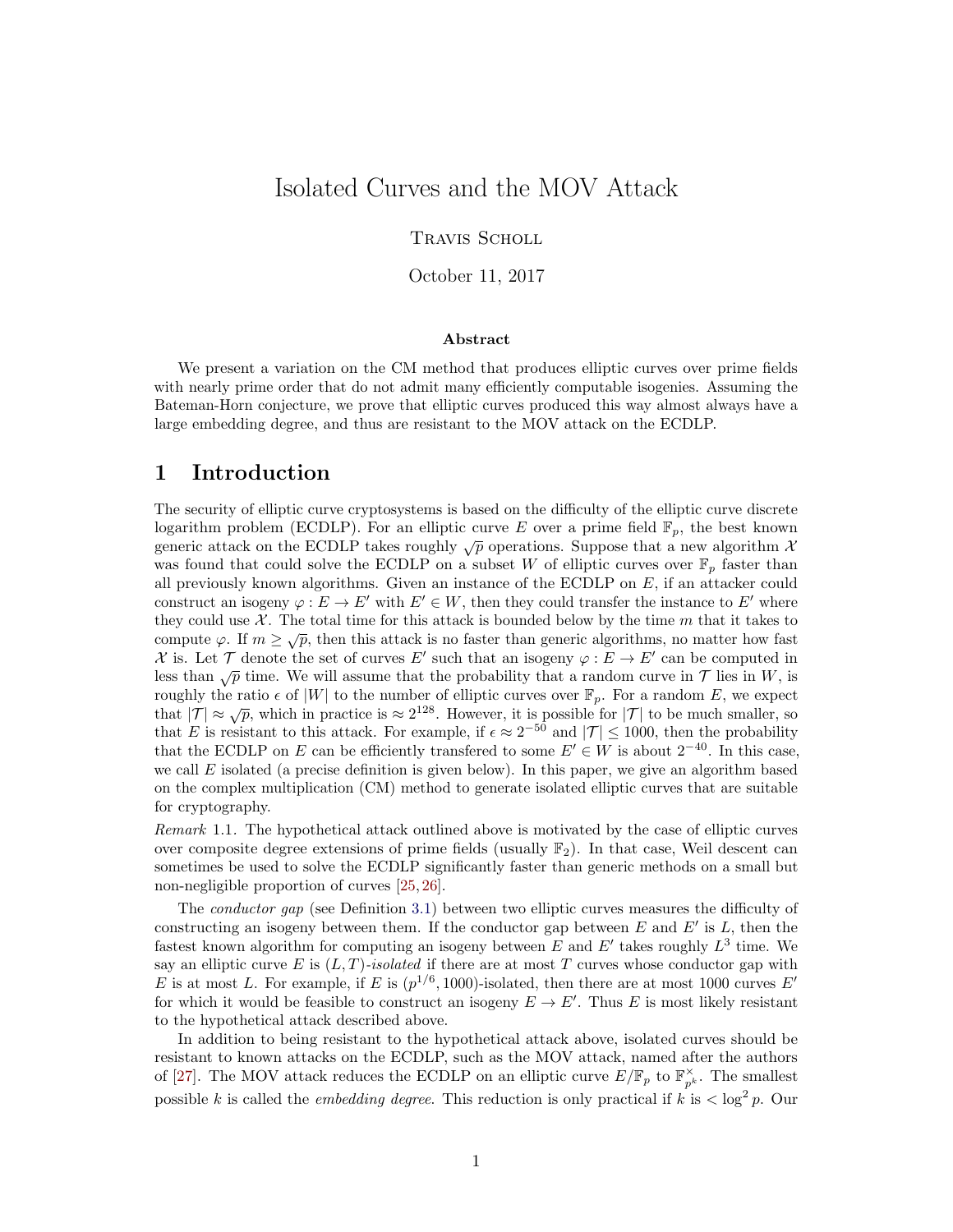main theorem shows that, under the Bateman-Horn conjecture, curves produced by our algorithm almost always have embedding degree larger than  $\log^2 p$ .

<span id="page-1-0"></span>Theorem 1.2. Assume the Bateman-Horn conjecture. There is an algorithm that takes as input a bound M, and returns an elliptic curve E over a prime field  $\mathbb{F}_p$  such that the following hold:

- (i)  $M/2 \leq p \leq M$
- (ii)  $\#E(\mathbb{F}_p) = rf$  where r is prime and  $f | 24$
- (*iii*) E is  $(\sqrt{p/50 100}, 8)$ -isolated.

The expected running time of the algorithm is  $O(\log^3 M)$  multiplied by the time required to test if an integer of size  $M$  is prime. If  $M$  is sufficiently large, then the probability that the returned curve has an embedding degree less than  $\log^2 p$ , is bounded above by

$$
C\frac{\log^8 M}{\sqrt{M}}
$$

for some effectively computable constant C.

Remark 1.3. The Bateman-Horn conjecture is used to estimate how often several polynomials are simultaneously prime. While the conjecture gives an asymptotic formula for any collection of polynomials, we only require a big- $\Omega$  statement for how often three particular polynomials are simultaneously prime (see Problem [6\)](#page-13-0).

*Remark* 1.4. Experimentally, our algorithm works well when  $M \approx 2^{256}$ . After several thousand iterations, it never produced a curve with embedding degree  $>\log^2 p$  and finished within the expected time (see Section [6.4\)](#page-15-0). However, we are unable prove an explicit lower bound for what "sufficiently large" is, nor can we give a computable upper bound for the implicit constant in the big-O notation for the run time. In Section [6,](#page-12-0) we discuss these points as well as provide a reasonable assumption to solves these issues.

Theorem [1.2](#page-1-0) should be compared with the generic probability that a curve with prime order has embedding degree  $\langle \log^2 p \rangle$ .

**Theorem 1.5** (Balsubramanian and Koblitz [\[1,](#page-15-1) Thm. 2]). Let p be a uniformly random prime in the interval  $[M/2, M]$ , and E a random elliptic curve over  $\mathbb{F}_p$  of prime order. The probability that the embedding degree of E is less than  $\log^2 p$ , is bounded above by

$$
C\frac{\log^9 M(\log\log M)^2}{M},
$$

for some effectively computable constant C.

Remark 1.6. When giving a conditional theorem in cryptography, it is important to avoid contrived conjectures that are custom built to fill gaps in security proofs [\[21\]](#page-17-3), [\[19,](#page-17-4) Sec. 1.4.2]. The Bateman-Horn conjecture is of independent interest. It predates elliptic curve cryptography, and is a generalization of the well-known hypothesis H from Schinzel [\[32\]](#page-17-5). It is supported by substantial theoretical and numerical evidence. For this reason we feel that the use of the conjecture is justified.

The rest of the paper is organized as follows. In Section [2](#page-2-0) we briefly review background material as well as set notation for the rest of the paper. In Section [3](#page-4-1) we define isolated curves, and in Section [4](#page-5-0) we outline a method for generating them. In Section [5](#page-6-0) we show that our algorithm has a high probability of producing curves that are resistant to the MOV attack, and prove Theorem [1.2.](#page-1-0) In Section [6,](#page-12-0) we explain some limitations of our results and give some heuristics suggesting that these limitations do not appear in practice.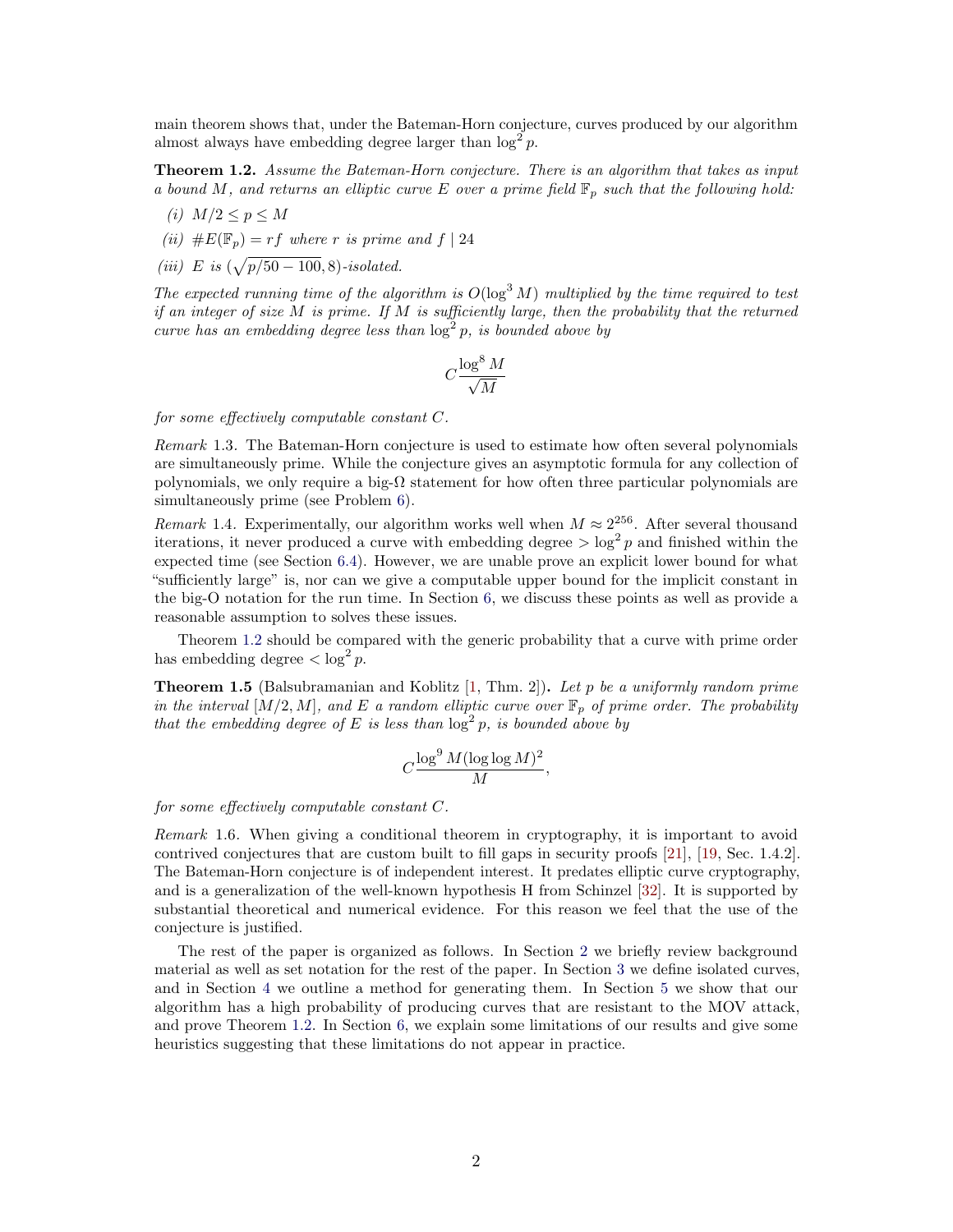### 1.1 Acknowledgments

I would like to thank my advisor Neal Koblitz for all of his support and guidance while working on this paper. I would also like to thank Bianca Viray for her patience in reading many first drafts, as well as David Jao for helpful conversations about computing isogenies between elliptic curves at a conference. Finally, I am grateful to my fellow graduate students for listening to me talk about elliptic curves in every seminar.

# <span id="page-2-0"></span>2 Background and Notation

Let E be an elliptic curve over a prime field  $\mathbb{F}_p$ . We will primarily consider primes on the order of  $2^{256}$ . Let  $N = |E(\mathbb{F}_p)|$  be the number of points, and  $t = p + 1 - N$ . If  $t \equiv 0 \mod p$  then E is vulnerable to the MOV attack [\[27\]](#page-17-2), so we will only consider the case when  $t \neq 0 \mod p$ . In this case  $E$  is called *ordinary*.

An isogeny is a surjective morphism of elliptic curves with finite kernel. The set of isogenies  $E \to E$  defined over the algebraic closure  $\overline{\mathbb{F}}_p$  of  $\mathbb{F}_p$ , together with the 0 map form the *endomophism* ring End  $E = \text{End}_{\overline{\mathbb{F}}_p} E$ . If E is ordinary then End E is isomorphic to an order in an imaginary quadratic field K.

Let  $\pi \in \text{End } E$  denote the Frobenius endomorphism, which on the level of points takes  $(x, y) \mapsto (x^p, y^p)$ . We identify  $\pi$  with an element of K. Then  $\text{tr } \pi = t$  and  $\text{Norm}(\pi) = p$  [\[35,](#page-17-6) Ch. V]. This means that we can identify  $\pi = \frac{t+c\sqrt{-d}}{2}$ , where  $-d = \text{disc } K$  and  $c > 0$ . Notice that  $\mathbb{Z}[\pi]$  is the order in  $K$  of conductor  $c$ , and that

<span id="page-2-1"></span>
$$
4p = t^2 + dc^2. \tag{1}
$$

Given an elliptic curve E, there is an associated number  $j(E)$  which determines the isomorphism type of E over  $\mathbb{F}_p$ .  $j(E)$  is called the *j*-invariant of E. Throughout the rest of the paper, unless otherwise noted, E will represent an ordinary elliptic curve over the prime field  $\mathbb{F}_p$ .

### 2.1 Isogeny Classes

**Definition 2.1.** The *isogeny class I* of E is the set of isomorphism classes (over  $\mathbb{F}_p$ ) of elliptic curves that are isogeneous (over  $\mathbb{F}_p$ ) to E.

The isogeny class of E is uniquely determined by  $N = \#E(\mathbb{F}_p)$ . This follows from Tate's isogeny theorem, which says that two elliptic curves over  $\mathbb{F}_p$  are isogeneous if and only if they have the same number of points  $[35, \text{ Exercise } 5.4]$  $[35, \text{ Exercise } 5.4]$ . For every integer N in the Hasse interval  $[p+1-2\sqrt{p}, p+1+2\sqrt{p}]$ , there is an elliptic curve with N points. Thus by Tate's thereom, there are about  $4\sqrt{p}$  isogeny classes. One can show using the j-invariant that there are roughly 2p isomorphism classes of elliptic curves over  $\mathbb{F}_p$ . This means that on average, each isogeny class has about  $\sqrt{p}/2$  curves.

An  $\ell$ -isogeny is an isogeny of degree  $\ell$ . We will only consider  $\ell$ -isogenies with  $\ell$  a prime other than p. Such isogenies are separable and have a kernel of size  $\ell$ . Any separable isogeny between elliptic curves factors into a composition of isogenies of prime degree.

### 2.2 Endomorphism Classes

The isogeny class I of E can be partitioned into endomorphism classes. Let  $I_{\mathcal{O}}$  denote the set of curves in I whose endomorphism ring is isomorphic to  $\mathcal{O}$ , an order in an imaginary quadratic field. We call  $I_{\mathcal{O}}$  the endomorphism class of  $\mathcal{O}$  in I.

**Proposition 2.2.** The endomorphism classes in I are precisely those associated to orders in the quadratic imaginary field  $\mathbb{Q}(\pi)$  that contain  $\mathbb{Z}[\pi]$ . For any  $\mathcal{O} \supseteq \mathbb{Z}[\pi]$ , the size of  $I_{\mathcal{O}}$  is equal to the class number  $h(\mathcal{O})$ .

Proof. See Theorems 4.3 and 4.5 from [\[33\]](#page-17-7).

 $\Box$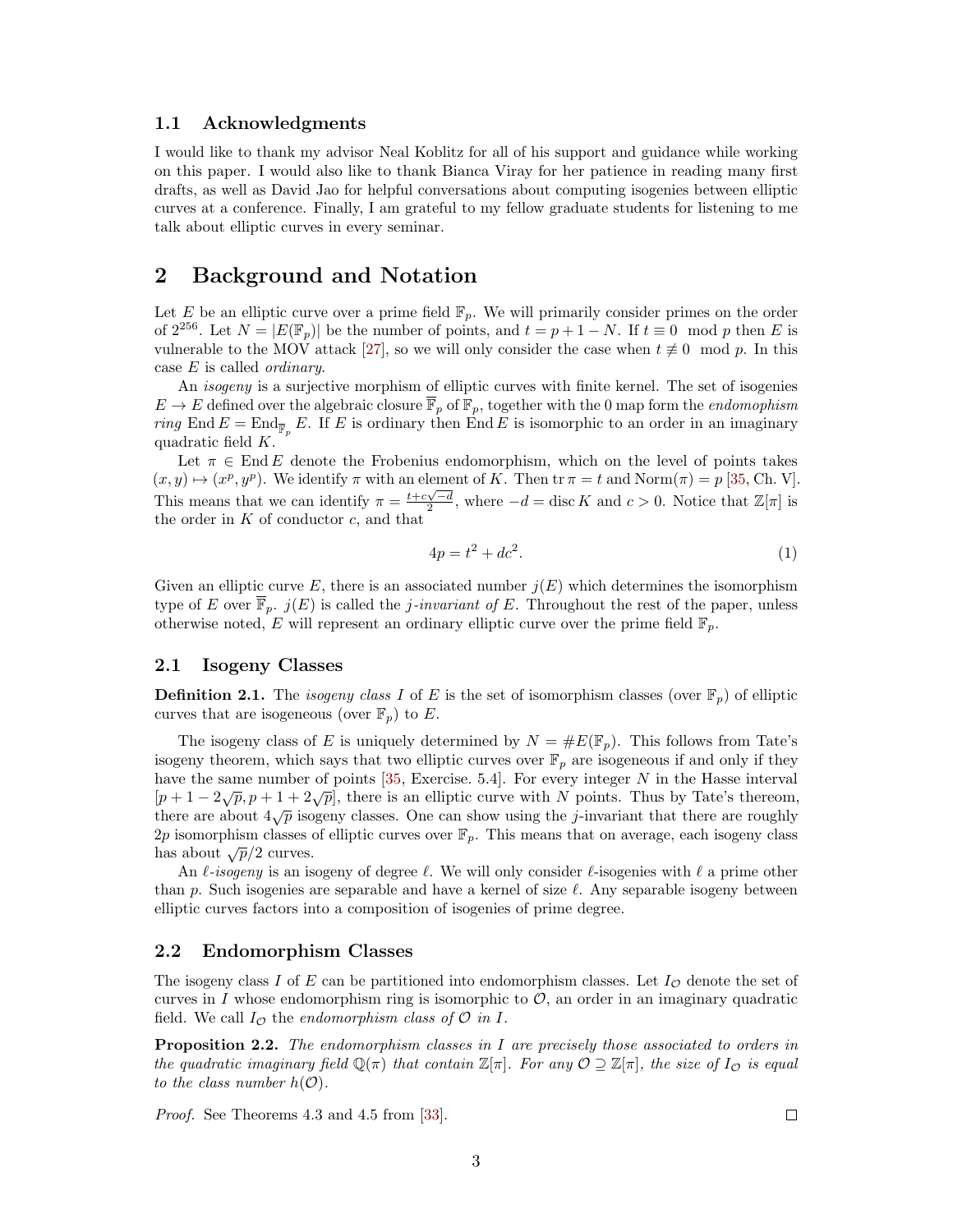Endomorphism classes have  $O(\sqrt{p}\log d)$  curves. To see this, let c' be the conductor of an order appearing in  $I$ . Recall that the class number of an order of conductor  $c'$  is approximately  $hc'$  (see [\[9,](#page-16-0) Thm. 7.24] for a precise formula). The class number h is bounded above by  $\frac{1}{\pi}\sqrt{d}\log d$  [\[6,](#page-16-1) Excercise 5.27b]. We also know that c' divides c because every order appearing in I contains the Frobenius ring  $\mathbb{Z}[\pi]$ . It follows from [\(1\)](#page-2-1) that  $hc' \leq hc \leq \frac{c}{\pi} \sqrt{d} \log d < \frac{2}{\pi} \sqrt{p} \log d$ .

For a random curve E over  $\mathbb{F}_p$  for a random prime p, we expect that c is close to 1 [\[16,](#page-17-8) Sec. 6]. Because the endomorphism classes in  $I$  correspond to divisors of  $c$ , we do not expect to find many endomorphism classes. Thus on average, we should expect that  $I_{\text{End }E}$  usually has roughly  $\sqrt{p}$  curves.

#### 2.3 Bateman-Horn Conjecture

We will be interested in how often several polynomials are simultaneously prime. For a single polynomial of degree one, we have the prime number theorem and Dirichlet's theorem on primes in arithmetic progressions. Bateman and Horn made the following conjecture based on heuristics derived from the prime number theorem.

**Definition 2.3.** We say that a polynomial  $f \in \mathbb{Z}[x]$  satisfies *Bunyakovsky's property* if  $\gcd_{a\in\mathbb{Z}} f(a) = 1.$ 

Warning 2.4. In order for  $f$  to satisfy Bunyakovsky's property, it is necessary that the coefficients of f are relatively prime. This condition is not sufficient, for example  $gcd_{a\in\mathbb{Z}}(a^2 + a) = 2$ .

Conjecture 2.5 (Bateman-Horn Conjecture [\[2\]](#page-16-2)). Let  $f_1, \ldots, f_k \in \mathbb{Z}[x]$  be distinct irreducible polynomials such that their product  $\prod f_i$  satisfies Bunyakovsky's property. Let

$$
P_{f_1,\ldots,f_k}(N) = \{a \in \mathbb{Z} \colon 1 \le a \le N \text{ and } f_i(a) \text{ is prime for all } i = 1,\ldots,k\}.
$$

Then

$$
|P_{f_1,\ldots,f_k}(N)| \sim \frac{C}{D} \frac{N}{\log^k N}.\tag{2}
$$

Here  $D = \prod \deg f_i$ ,  $C = \prod_{\ell \ prime} \frac{1 - \omega(\ell)/\ell}{(1 - 1/\ell)^k}$  $\frac{1-\omega(\ell)/\ell}{(1-1/\ell)^k}$ , and  $\omega(\ell)$  denotes the number of roots of  $\prod f_i$  in  $\mathbb{F}_{\ell}$ .

Remark 2.6. There is a large amount of theoretical and numerical evidence for the Bateman-Horn conjecture. It reduces to Dirichlet's theorem on primes in arithmetic progressions for a single polynomial of degree 1. It also agrees with the twin prime conjecture and the Sophie Germain prime conjecture [\[34,](#page-17-9) Ch. 5.5]. More recently, an analog of the conjecture has been proven for function fields [\[10\]](#page-16-3).

### 2.4 The MOV Attack

The MOV attack transfers a discrete log from  $E(\mathbb{F}_p)$  to  $\mathbb{F}_{p^k}^{\times}$  for some positive integer k. The idea is to leverage sub-exponential time algorithms for solving discrete logs in the multiplicative group of a finite field. A necessary condition for this transfer is that  $|E(\mathbb{F}_p)|$  divides  $p^k - 1$ . The smallest possible k is called the *embedding degree*<sup>[1](#page-3-0)</sup> of E. This is the same as the multiplicative order of p in  $(\mathbb{Z}/N\mathbb{Z})^{\times}$  where  $N = |E(\mathbb{F}_p)|$ . For more on the MOV attack see [\[27\]](#page-17-2)<sup>[2](#page-3-1)</sup> or [\[35,](#page-17-6) Ch. XI.6].

If  $k > \log^2 p$ , then the MOV attack will not be faster than trying to solve the discrete log on

E directly [\[1\]](#page-15-1). Therefore we are primarily interested in curves with embedding degree  $>\log^2 p$ .

<span id="page-3-0"></span><sup>&</sup>lt;sup>1</sup>The embedding degree may also refer to the multiplicative order of p in  $(\mathbb{Z}/r\mathbb{Z})^{\times}$  where r is the largest prime factor of N. This is because cryptosystems are usually constructed using the largest prime order subgroup of the elliptic curve group, rather than the entire group. We will only be interested in curves with nearly prime order, so the difference between using N or r is not important. Also implicitly we are avoiding anomalous curves where  $N = p$ , i.e.  $t = 1$ . Anomalous curves are extremely rare but should be avoided as there are known attacks against them [\[36\]](#page-17-10).

<span id="page-3-1"></span><sup>&</sup>lt;sup>2</sup>Technically, the attack of [\[27\]](#page-17-2) requires that N be relatively prime to  $p-1$ . But, if this is not the case then there is an attack described by Frey and Rück [\[12\]](#page-16-4) which also transfers the ECDLP to  $\mathbb{F}_{p^k}^{\times}$ . We will not differentiate between the two since both attacks require a small embedding degree.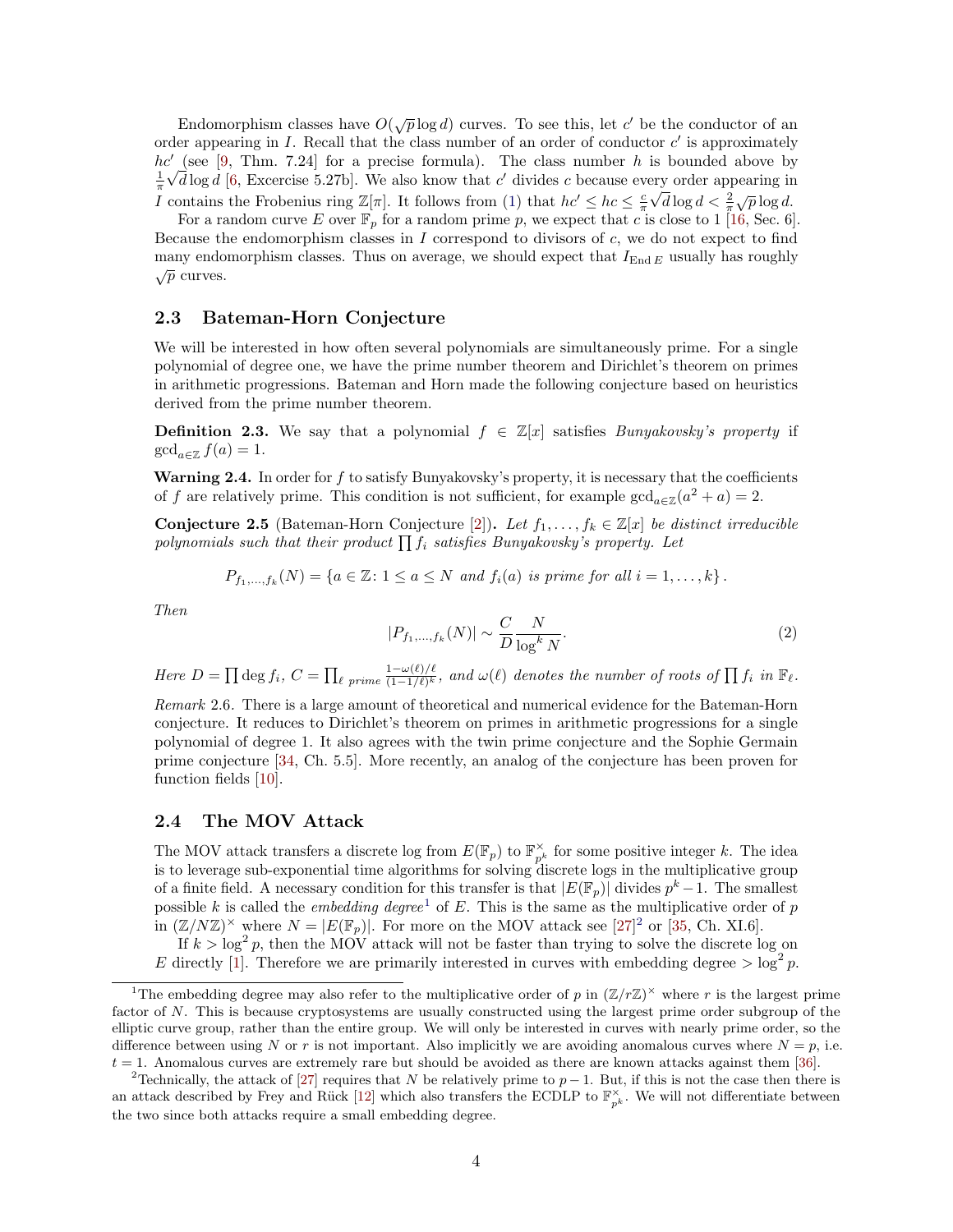# <span id="page-4-1"></span>3 Isolated Curves

<span id="page-4-0"></span>**Definition 3.1.** The *conductor gap* of two orders in a fixed quadratic imaginary field is the largest prime dividing the conductor of one and not the other. The conductor gap between two isogenous elliptic curves is defined to be the conductor gap of their endomorphism rings. If the curves are not isogeneous, then their conductor gap is  $\infty$ . The L-conductor-gap class of a curve E is the set of all curves  $E'$  such that the conductor gap between E and E' is less than L.

<span id="page-4-2"></span>**Proposition 3.2.** Let  $\varphi : E \to E'$  be an l-isogeny for some prime l. If  $\mathcal{O}$  and  $\mathcal{O}'$  are the endomorphism rings of  $E$  and  $E'$  respectively, then one of the following holds:

$$
[\mathcal{O}:\mathcal{O}']=\ell,\quad [\mathcal{O}':\mathcal{O}]=\ell,\quad \mathcal{O}=\mathcal{O}'.
$$

 $\Box$ 

Proof. [\[22,](#page-17-11) Prop. 21].

In the first two cases of Proposition [3.2,](#page-4-2) we say that  $\varphi$  is vertical; otherwise  $\varphi$  is horizontal. Horizontal isogenies stay inside the same endomorphism class while vertical ones move to a new class. The main implication of Proposition [3.2](#page-4-2) is that if two endomorphism classes have conductor gap a prime  $\ell$ , then any isogeny between them factors through an  $\ell$ -isogeny. Unless otherwise noted, throughout the rest of the paper  $\ell$  will denote a prime not equal to p.

**Definition 3.3.** Let E be an elliptic curve over  $\mathbb{F}_p$ . We will say E is *isolated with gap L and* set-size T, or  $(L, T)$ -isolated, if the L-conductor-gap class of E has at most T curves.

Remark 3.4. The observation that isolated curves are resistant to isogeny based attacks has been noted before in the literature. This idea is discussed in [\[20,](#page-17-12) Sec.11.2], [\[17,](#page-17-13) Sec. 7.1], and [\[25,](#page-17-0) Rem. 6]. This idea has also been applied to Jacobians of curves of genus 2 [\[39\]](#page-18-0).

### 3.1 Computational Complexity of Isogenies

The computational complexity of an isogeny depends on its degree, but the complexity is different for horizontal and vertical isogenies. The fastest known method [\[22\]](#page-17-11) for constructing a vertical isogeny from E involves constructing the modular polynomial  $\Phi_\ell$ . Finding  $\Phi_\ell$  mod p is the most expensive step and the best known methods take  $\tilde{O}(\ell^3)$  time and  $\tilde{O}(\ell^2)$  space [\[4\]](#page-16-5) (recall that  $\widetilde{O}(f)$  means  $O(f \log^k f)$  for some integer k).  $\Phi_\ell$  is a polynomial of degree  $\ell + 1$  in two variables, so any method which involves computing  $\Phi_\ell$  must take  $\Omega(\ell)$  time and space. Moreover, because we represent  $\ell$ -isogenies using either polynomials of degree  $\ell$ , or a list of points in the kernel; any algorithm which computes an  $\ell$ -isogeny will need at least  $\Omega(\ell)$  space.

For horizontal isogenies where the endomorphism ring has a small discriminant, there are much faster algorithms which are polynomial in  $\log \ell$  [\[3,](#page-16-6)[18\]](#page-17-14). These methods do not extend to vertical isogenies crossing a large conductor gap. Therefore we can only effectively transport the ECDLP to another endomorphism class when the conductor gap is less than  $p^{1/6}$ .

The best algorithm known for solving the ECDLP on a general elliptic curve takes  $\tilde{O}(\sqrt{p})$ time [\[28\]](#page-17-15). If  $\ell \geq p^{1/6}$ , then computing a vertical  $\ell$ -isogeny takes similar time to solving the ECDLP. If two endomorphism classes have a conductor gap of at least  $p^{1/6}$ , then there is no significant benefit in transferring the ECDLP across the gap.

### 3.2 Examples

**Example 3.5.** Let E be the elliptic curve  $y^2 = x^3 + 6x$  over  $\mathbb{F}_p$  where  $p = 12475737285765000161 \approx$ 2<sup>63.4</sup>. Note that End  $E \cong \mathbb{Z}[i]$  has class number 1, so E is the only curve in its endomorphism class. The Frobenius endomorphism  $\pi$  generates an order  $\mathbb{Z}[\pi]$  with prime conductor  $c = 2559154831 \approx 2^{31.2}$ . This means that the isogeny class of E has two endomorphism classes: One which contains only E, and another which contains  $h(\mathbb{Z}[\pi]) = 1279577416 \approx 2^{30.2}$  curves. Because the conductor gap between the classes is  $c \approx \sqrt{p}$ , this shows that E is isolated with gap  $2^{31}$  and set-size 1.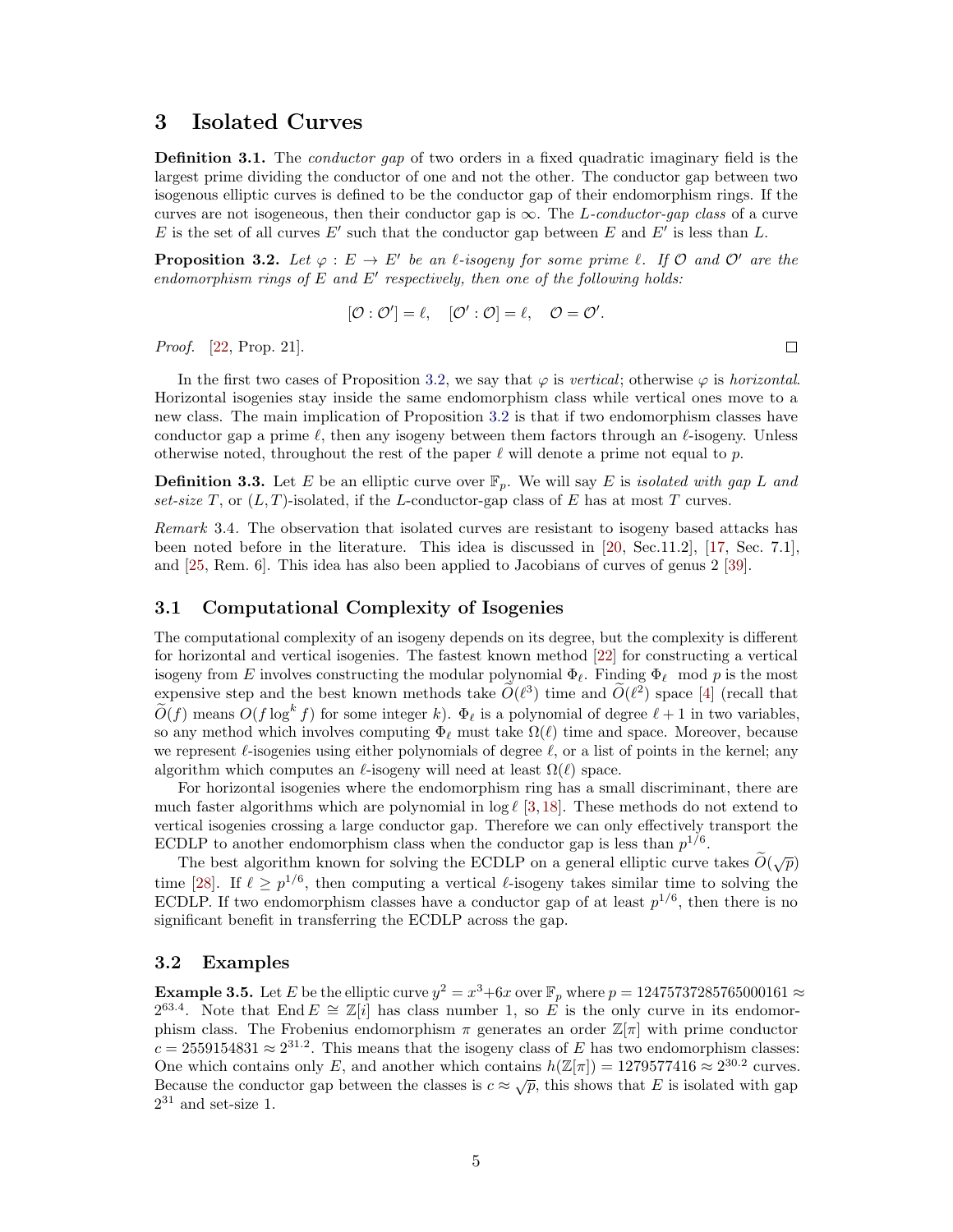<span id="page-5-3"></span>**Example 3.6.** Let E be the elliptic curve  $y^2 = x^3 + 350x$  over  $\mathbb{F}_p$  where  $p = 122501$ . As in the previous example, the endomorphism class of  $E$  has only one curve. However, in this case  $\mathbb{Z}[\pi]$  has conductor 1, so the isogeny class of E contains only E, and E is  $(\infty, 1)$ -isolated. This  $\mathbb{E}[\alpha]$  has conducted 1, so the isogeny class of E contains only E, and E is  $(\infty, 1)$ -isolated. This example is highly atypical because the trace  $t = 700 = |2\sqrt{p}|$  is at the extreme end of the Hasse bound.

# <span id="page-5-0"></span>4 Generating Isolated Curves

In this section we give an algorithm to generate isolated elliptic curves. We will apply some slight modifications to the algorithm presented here in order to prove Theorem [1.2.](#page-1-0) For use in cryptography, we would like to generate prime ordered curves. However there are some basic obstructions to a curve having prime order. For example, consider equation [1.](#page-2-1) In order for  $p$  to be an odd prime, if d is even then t must be even. It follows that  $N = p + 1 - t$  is also even. In this case, the choice of  $d$  forced a factor of 2 to divide  $N$ . Fortunately, the only obstructions to N being prime are a few factors of 2 and 3.

For any integer  $a \equiv 0, 3, 4 \mod 8$  $a \equiv 0, 3, 4 \mod 8$  $a \equiv 0, 3, 4 \mod 8$ , define<sup>3</sup> the *cofactor* to be

<span id="page-5-4"></span>
$$
\operatorname{cof}_a = 2^{\nu_2} \cdot 3^{\nu_3},\tag{3}
$$

where

$$
\nu_2 = \begin{cases}\n0 & \text{if } a \equiv 3, 11, 19, 27 \mod 32 \\
1 & \text{if } a \equiv 4, 8, 20, 24 \mod 32 \\
2 & \text{if } a \equiv 0, 12, 16 \mod 32 \\
3 & \text{if } a \equiv 28 \mod 32, \\
\nu_3 = \begin{cases}\n0 & \text{if } a \not\equiv 2 \mod 3 \\
1 & \text{if } a \equiv 2 \mod 3.\n\end{cases}\n\end{cases}
$$

### <span id="page-5-2"></span>Algorithm 1 Isolated Curve

**Input:** a positive integer M and fundamental discriminant  $-d < 0$ . **Output:** an elliptic curve defined over  $\mathbb{F}_p$  where  $\frac{dM}{16} < p < \frac{dM}{4}$ 1: repeat steps 2-5 2:  $t \leftarrow$  random integer in  $\boxed{\phantom{.}}$  $\sqrt{M}, \sqrt{M}$  \ {0, 1, 2} 3:  $c \leftarrow$  random integer in  $\frac{1}{2} \sqrt{\frac{M}{2}}$  $\frac{M}{2}$ , √  $\overline{M}$ 4:  $p \leftarrow \frac{t^2 + dc^2}{4}$ 4.  $p \leftarrow \frac{4}{4}$ <br>5:  $N \leftarrow p+1-t$ 6: **until** p,  $N/\text{cof}_{dc^2}$  are integers and p, c,  $N/\text{cof}_{dc^2}$  are prime 7: j ← root of the Hilbert class polynomial for  $\mathbb{Q}(\sqrt{-d})$  mod p 8:  $E \leftarrow$  elliptic curve over  $\mathbb{F}_p$  with  $j(E) = j$  and  $|E(\mathbb{F}_p)| = N$ 9: return  $E$ 

Remark 4.[1](#page-5-2). Algorithm 1 is not optimized for efficiency. For example, if  $d \equiv 0 \mod 4$  then t must be even. Thus by choosing only even values of t in step 2, we expect the runtime to be reduced by a factor of 2. We present the unoptimized version for simplicity.

Remark 4.2. The reason for removing  $0, 1, 2$  from possible values of t is to avoid the attacks described in [\[36\]](#page-17-10), [\[27\]](#page-17-2), and [\[12\]](#page-16-4).

<span id="page-5-1"></span><sup>&</sup>lt;sup>3</sup>The value of cof<sub>a</sub> was calculated by considering the equation  $4N = (t-2)^2 + a$  modulo powers of 2 and 3. Here a represents  $dc^2$  from equation [1.](#page-2-1)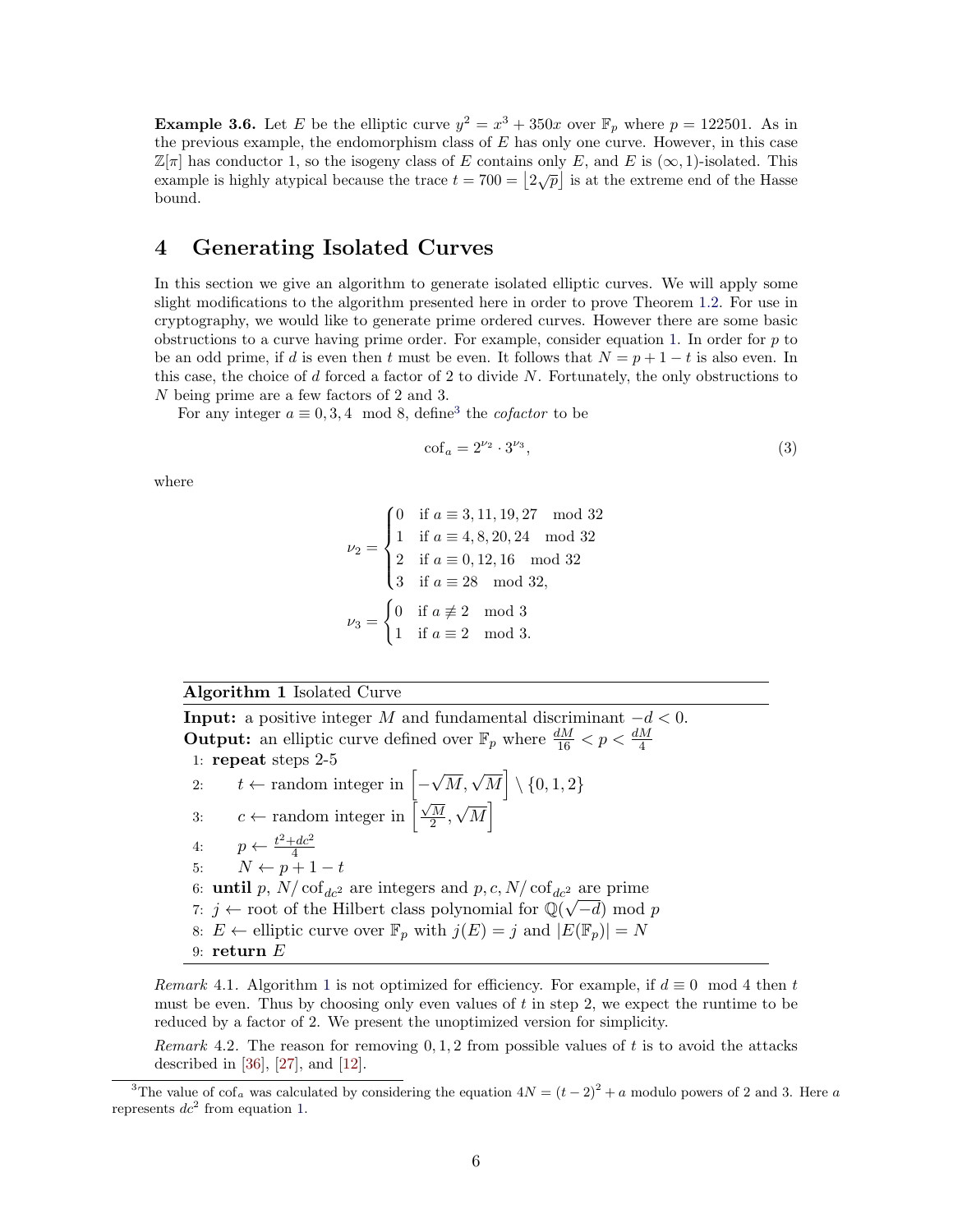*Remark* [4](#page-6-1).3. One drawback<sup>4</sup> of using the CM method is that we do not have full control over the prime p. That is, we can not choose p arbitrarily and then construct an isolated curve over  $\mathbb{F}_p$ . This makes it more difficult to find p with special properties, such as a small Hamming weight (which can lead to more efficient implementations). However, we can lower the Hamming weight of p with the following modifications. Instead of choosing c randomly, fix c to be a large prime of small Hamming weight. Also, restrict the search for t to integers with small Hamming weight. Because  $p$  is given by a simple expression in  $t$  and  $c$ , the resulting value of  $p$  will likely have small Hamming weight.

First we will explain the last steps of the algorithm. The following facts are the basis of the well known CM method [\[7,](#page-16-7) Ch. 18.1]:

- (i) The Hilbert class polynomial of  $K = \mathbb{Q}(\sqrt{-d})$  has a root in  $\mathbb{F}_p$  by construction.
- (ii) There exists an elliptic curve  $E/\mathbb{F}_p$  with N points and  $j(E) = j$ .

An efficient algorithm for finding E, given j and N can be found in [\[31\]](#page-17-16). Since  $j(E)$  is a root of the Hilbert class polynomial mod p, it follows that End  $E \cong \mathcal{O}_K$  [\[37,](#page-18-1) Sec. 2.8]. If the choice of d is bounded by a constant, then steps 7 and 8 in the algorithm have a running time of  $O(1)$ . The main factor in the running time comes from the loop in steps 2 through 5.

**Proposition 4.4.** If the main loop of Algorithm [1](#page-5-2) terminates, then the curve E returned by the algorithm is isolated with gap  $\frac{\sqrt{M}}{2}$  and set-size  $\frac{1}{\pi}$  $^{\perp}$  $d \log d$ .

*Proof.* We are assuming  $p, c, N/\text{cof}_{dc^2}$  are prime and we want to show that E is isolated. Let  $K = \mathbb{Q}(\sqrt{-d})$ . By the explanation above, End  $E \cong \mathcal{O}_K$ . Let  $\pi \in \text{End } E$  denote the Frobenius endomorphism of E. In  $\mathcal{O}_K$ ,  $\pi$  corresponds (up to conjugation) to  $\frac{t+c\sqrt{-d}}{2}$ . We also know that  $c = [\mathcal{O}_K : \mathbb{Z}[\pi]]$ . Because c was chosen to be prime, there are two endomorphism classes in the isogeny class of E corresponding to  $\mathcal{O}_K$  and  $\mathbb{Z}[\pi]$ . The endomorphism class of  $\mathcal{O}_K$  contains  $h(\mathcal{O}_K) \leq \frac{1}{\pi}$ √  $\overline{d} \log d$  curves. Therefore, E is isolated with gap  $c \geq \frac{\sqrt{M}}{2}$  and set-size  $\frac{1}{\pi}$ √  $d \log d$ .

Remark 4.5. It is easy to alter Algorithm [1](#page-5-2) to produce curves that are  $(\infty, 1)$ -isolated, meaning that the entire isogeny class contains a single curve, similar to Example [3.6.](#page-5-3) To do this, we choose d such that  $\mathbb{Q}(\sqrt{-d})$  has class number 1, and fix  $c = 1$ . However, we do not know how to prove that curves generated this way usually have an embedding degree  $>\log^2 p$ . This is because there are too few values of t such that p and  $N/\text{cof}_d$  are simultaneously prime. Even though the Bateman-Horn conjecture gives an asymptotic formula, it is not enough to prove a bound on the embedding degree using the methods in Section [5.](#page-6-0) Moreover, due to their rarity, one could argue that  $(\infty, 1)$ -isolated curves are too special for cryptography, and that there may not be sufficient randomness in their selection.

# <span id="page-6-0"></span>5 Improbability of the MOV Attack on Isolated Curves

#### 5.1 Notation

In [\[1\]](#page-15-1), Balasubramanian and Koblitz proved that a random prime order elliptic curve over a random prime field almost always has a large embedding degree. Their work has been extended in several ways  $[8, 24]$  $[8, 24]$  $[8, 24]$ . We want to emulate the main theorem of  $[1]$  for isolated curves. The main difference is that in [\[1\]](#page-15-1), the authors were able to vary the prime and the number of points subject only to the Hasse bound. There is less flexibility in our case due to restrictions on the conductor c and the discriminant d.

We will use the following notation:

 $-d =$  fixed small (< 100) fundamental discriminant of a quadratic imaginary field

<span id="page-6-1"></span><sup>&</sup>lt;sup>4</sup>We would like to thank the referee for pointing out this drawback.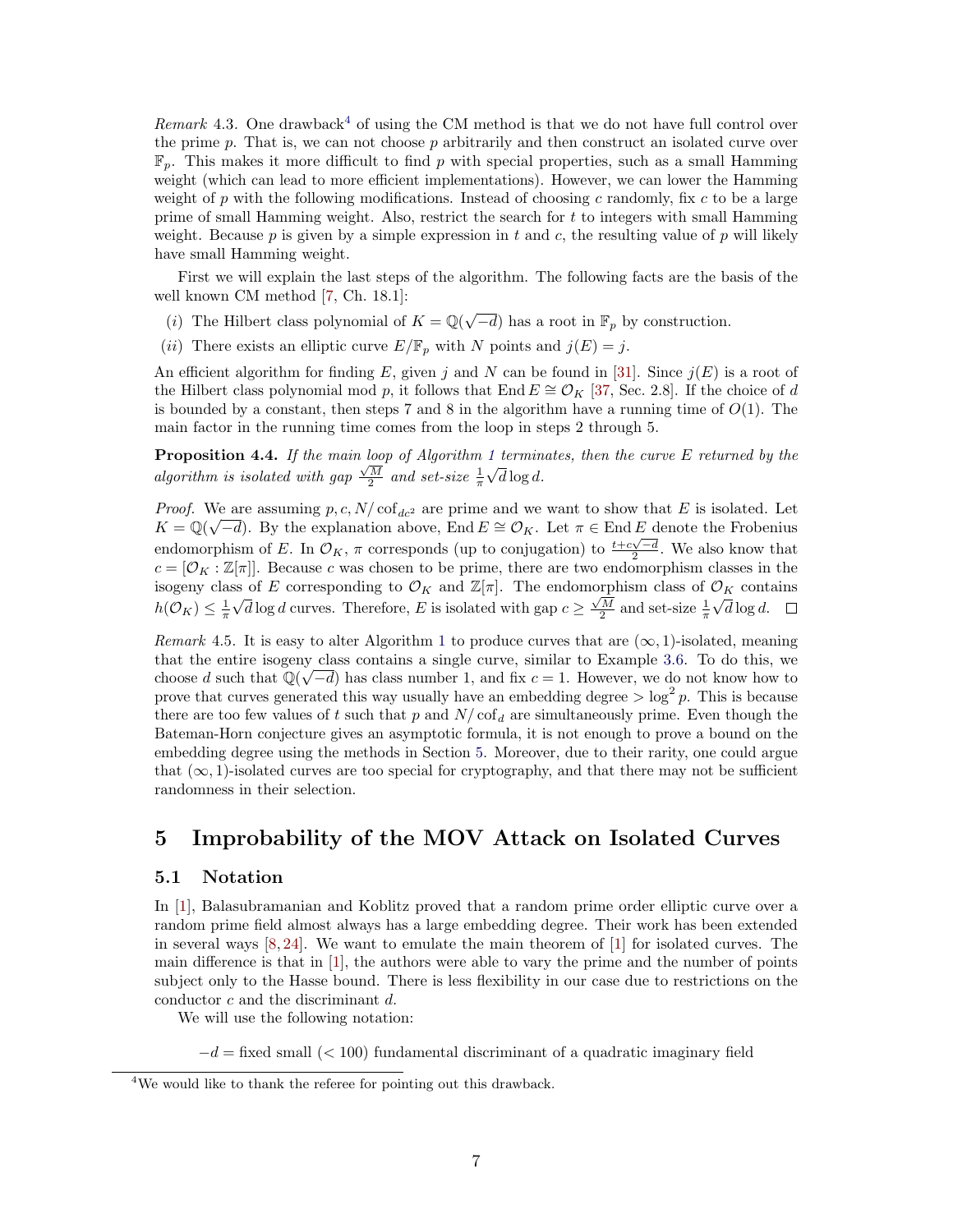$$
p = p(t, c) = \frac{t^2 + dc^2}{4},
$$
  
\n
$$
N = N(t, c) = p + 1 - t,
$$
  
\n
$$
\text{cof} = \text{cof}(c) = \text{cof}_{cd^2} \text{ as defined in Section 4},
$$
  
\n
$$
r = r(t, c) = \frac{N}{\text{cof}}.
$$

Remark 5.1. Note that r is not a polynomial in t, c because  $\operatorname{cof}(c)$  depends only on the valuation of  $dc<sup>2</sup>$  at 2 and 3. We will apply a linear change of variables in c in order to fix the cofactor.

Define the following sets:

$$
S_M = \left\{ (t, c) \in [1, \sqrt{M}] \times \left[ \sqrt{M}/2, \sqrt{M} \right] : p, r, c \text{ are prime} \right\}
$$
  
\n
$$
S_{M,K} = \left\{ (t, c) \in S_M : \text{the order of } p \text{ in } \left( \mathbb{Z}/r\mathbb{Z} \right)^\times \text{ is at most } K \right\}
$$
  
\n
$$
S_M(t) = \left\{ c : (t, c) \in S_M \right\}
$$
  
\n
$$
S_{M,K}(t) = \left\{ c \in S_M(t) : (t, c) \in S_{M,K} \right\}.
$$

 $S_M$  represents possible pairs  $t, c$  that Algorithm [1](#page-5-2) could use to generate an isolated curve. In particular, the expected number of pairs t, c sampled by Algorithm [1](#page-5-2) is  $\frac{|S_M|}{M}$ .  $S_{M,K}$  represents those pairs which result in a curve with embedding degree at most K.  $S_M(t)$  and  $S_{M,K}(t)$ represent pairs with a fixed t value.

### 5.2 Main Results

Our goal for this section is to find an upper bound for  $\frac{S_{M,K}(t_0)}{S_M(t_0)}$  for a fixed integer  $t_0$ . This is roughly the probability that Algorithm [1](#page-5-2) returns a curve with embedding degree at most  $K$ given that  $t = t_0$ .

First we give an upper bound for  $S_{M,K}(t_0)$ .

<span id="page-7-1"></span>**Proposition 5.2.** Let K, M be any positive integers. Then there is a universal constant  $A_1$ such that for any integer  $t_0$  with  $|t_0| > 1$ ,

$$
|S_{M,K}(t_0)| < \mathcal{A}_1 K^2 \log |t_0|.
$$

*Proof.* Let  $L_k = \{\text{primes } \ell : \ell \mid (t_0 - 1)^k - 1\}$ . By construction  $r \mid p^k - 1 \Leftrightarrow r \mid (p - N)^k - 1 =$  $(t_0 - 1)^k - 1$ . Hence there is a map  $\varphi : S_{M,K}(t_0) \to \bigcup_{k=1}^K L_k$  given by  $c \mapsto r(t_0, c)$ .

Next we will show that  $|\varphi^{-1}(\ell)| \leq 16$ . Note that  $\tilde{N}(t_0, c)$  is a quadratic polynomial in c, so there are at most 2 values of c such that  $N(t_0, c)$  is the same. There are 8 possible values of cof<sub>c</sub>, hence there are at most 16 values of c which could give the same value of  $r(t_0, c)$ . Therefore

$$
|S_{M,K}(t_0)| = \left|\varphi^{-1}\left(\bigcup_{k=1}^K L_k\right)\right| \leq 16 \left|\bigcup_{k=1}^K L_k\right|.
$$

It remains to bound the  $L_k$ . The number of prime divisors of  $(t_0 - 1)^k - 1$  is bounded by  $\log_2 |t_0 - 1|^k \le k \log_2(|t_0| + 1)$ . Hence

$$
\left|\bigcup_{k=1}^K L_k\right| \leq \sum_{k=1}^K |L_k| \leq \sum_{k=1}^K k \log_2(|t_0|+1) = \frac{K(K+1)}{2} \log_2(|t_0|+1) \leq 2.4K^2 \log(|t_0|).
$$

 $\Box$ 

The last inequality holds for all  $|t_0| \geq 2$ , so we may take  $\mathcal{A}_1 = 2.4$ .

Next we will to bound  $S_M(t_0)$  from below. Because  $t_0$  is fixed, we will be able to apply the Bateman-Horn conjecture. However, in order to apply the conjecture, we first need a change of coordinates which makes p and r into polynomials satisfying Bunyakovsky's property.

<span id="page-7-0"></span>**Lemma 5.3.** Let  $-d$  be a fundamental discriminant for a quadratic imaginary field such that  $d < 100$ . Then there are computable constants  $m_1, b_1, m_2, b_2 \in \mathbb{Z}_{\geq 0}$ , such that the linear change of variables  $t' = t'(t) = m_1t + b_1$  and  $c' = c'(c) = m_2c + b_2$  satisfy: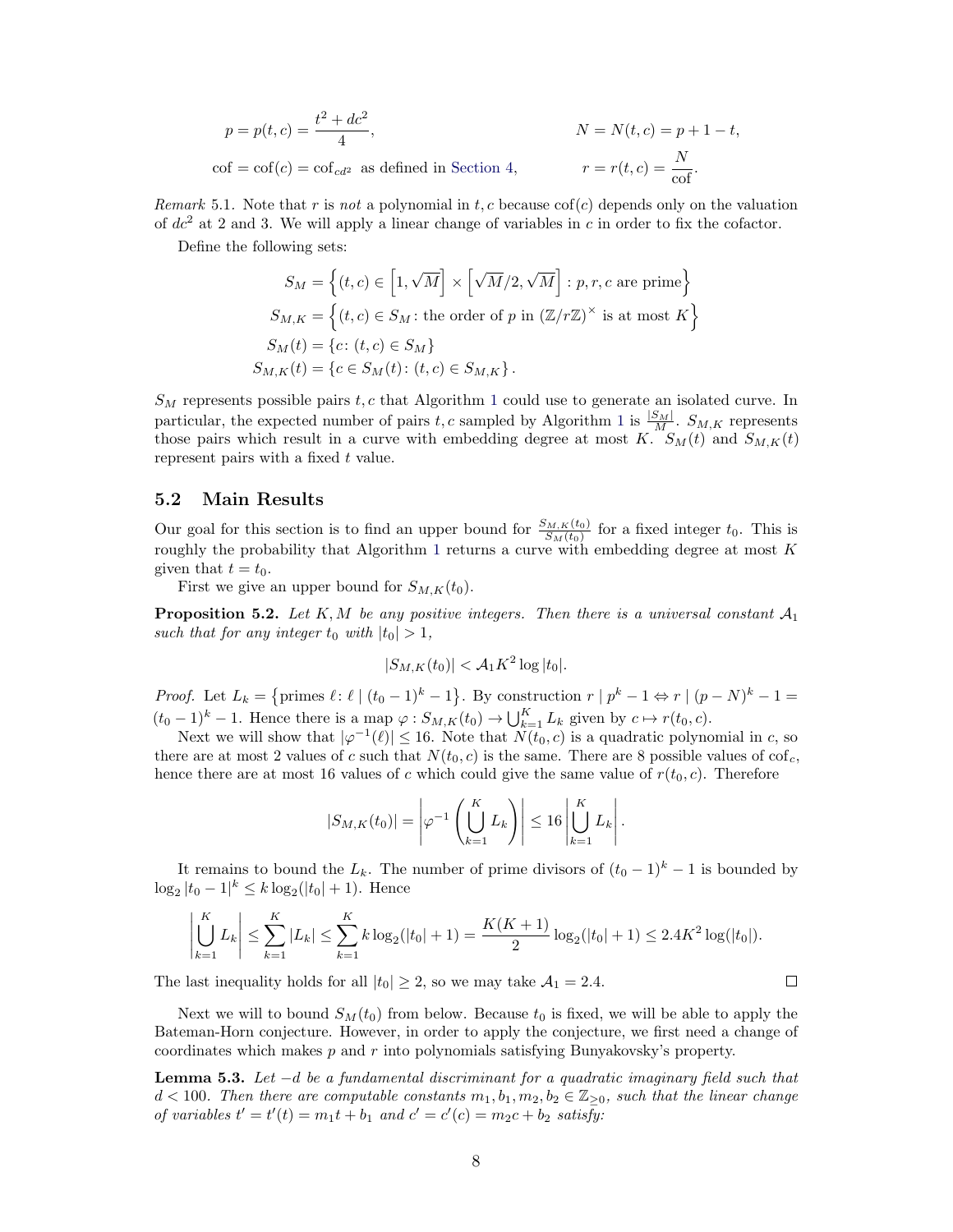- (i)  $f_{d(c')^2}$  is constant as a function of c.
- (ii)  $p' = p(t', c')$  and  $r' = r(t', c')$  are integer polynomials in t and c.
- (iii) For any  $t \in \mathbb{Z}$ , the product  $p' \cdot r' \cdot c'/\gcd(m_2, b_2)$  satisfies Bunyakovsky's property as a polynomial in c.

Remark 5.4. In condition (iii) of Lemma [5.3,](#page-7-0) we include  $c'/\gcd(m_2, b_2)$  rather than just  $c'$ because of the case  $d \equiv 7 \mod 8$ . In this case,  $p = \frac{t^2 + dc^2}{4}$  is an odd integer only if t and c are even. In particular, we cannot have both c' and p' simultaneously prime when  $d \equiv 7 \mod 8$ .

*Proof of Lemma [5.3.](#page-7-0)* We will prove the claim in detail for  $d = 4$  by showing  $t' = 3840t$  and  $c' = 2c + 1$  satisfy properties (i)-(iii). The other cases are similar, and the corresponding change of coordinates are given in Table [1.](#page-9-0)

- (i) For any c, we have that  $d(c')^2 \equiv 4 \mod 32$  and  $d(c')^2 \not\equiv 2 \mod 3$ . Hence  $\cot_{d(c')^2} = 2$  for all c.
- (ii) To show  $p'$  and  $r'$  are integer polynomials, we just have to expand out the definitions:

$$
p' = p(t', c') = 3686400t^2 + 4c^2 + 4c + 1
$$
  

$$
r' = r(t', c') = N(t', c')/2 = 1843200t^2 + 2c^2 - 1920t + 2c + 1.
$$

(iii) Let  $g(t, c) = p' \cdot r' \cdot c' \in \mathbb{Z}[t, c]$  and  $t_0 \in \mathbb{Z}$ . To show that  $g(t_0, c) \in \mathbb{Z}[c]$  satisfies Bunyakovsky's property, it is sufficient to check that  $gcd{g(t_0, 0), \ldots, g(t_0, 5)} = 1$  as  $g(t_0, c)$  is a degree 5 polynomial in  $c$ <sup>[5](#page-8-0)</sup>

A direct computation<sup>[6](#page-8-1)</sup> shows that

$$
3g(t,0) + 4g(t,1) + 17g(t,2) - 36g(t,3) + 23g(t,4) - 5g(t,5) = 960.
$$

Therefore

$$
gcd{g(t_0, 0), \ldots, g(t_0, 5)} = gcd{g(t_0, 0), \ldots, g(t_0, 5), 960}
$$
  
= 
$$
gcd{g(0, 0), g(0, 1), \ldots, g(0, 5)}
$$
  
= 1.

The second to last equality follows from the fact that  $t' \equiv 0 \mod 960$  by construction. The last equality follows from the fact that  $g(0, 0) = 1$ .

 $\Box$ 

Remark 5.5. We expect Lemma [5.3](#page-7-0) to hold for all d with many different possibilities for  $m_i, b_i$ .

<span id="page-8-2"></span>**Proposition 5.6.** Assume the Bateman-Horn conjecture and that  $d < 100$  and  $d \not\equiv 7 \mod 8$ . Let  $m_1, b_1$  be the constants from Lemma [5.3.](#page-7-0) For any integer  $t_0$ , there are constants  $A_2, B_2$  such that for all  $M > B_2$ , √

$$
|S_M(m_1t_0+b_1)| > \mathcal{A}_2 \frac{\sqrt{M}}{\log^3 M}.
$$

The constants  $A_2, B_2$  depend on  $t_0$ . Moreover, the constant  $A_2$  is effectively computable.

*Proof.* Let  $t'(t) = m_1 t + b_1$  and  $c'(c) = m_2 c + b_2$  be the change of coordinates given by Lemma [5.3.](#page-7-0) Then  $p' = p(t'(t_0), c')$ ,  $r' = r(t'(t_0), c')$ , and c' are integer polynomials in  $\mathbb{Z}[t, c]$ , and satisfy Bunyakovsky's property. Moreover,  $p'$  and  $r'$  are irreducible because their roots are linear combinations of the roots of  $p(t_0, c)$ ,  $N(t_0, c)$  respectively. The latter are complex as long as

<span id="page-8-1"></span><span id="page-8-0"></span> ${}^{5}$ This condition is also sufficient, see [\[5,](#page-16-9) Exercise 1.3].

<sup>&</sup>lt;sup>6</sup>This computation was done by constructing the matrix with rows given by the coefficients of the  $g(t, i)$ , and then computing the Hermite normal form using Sage.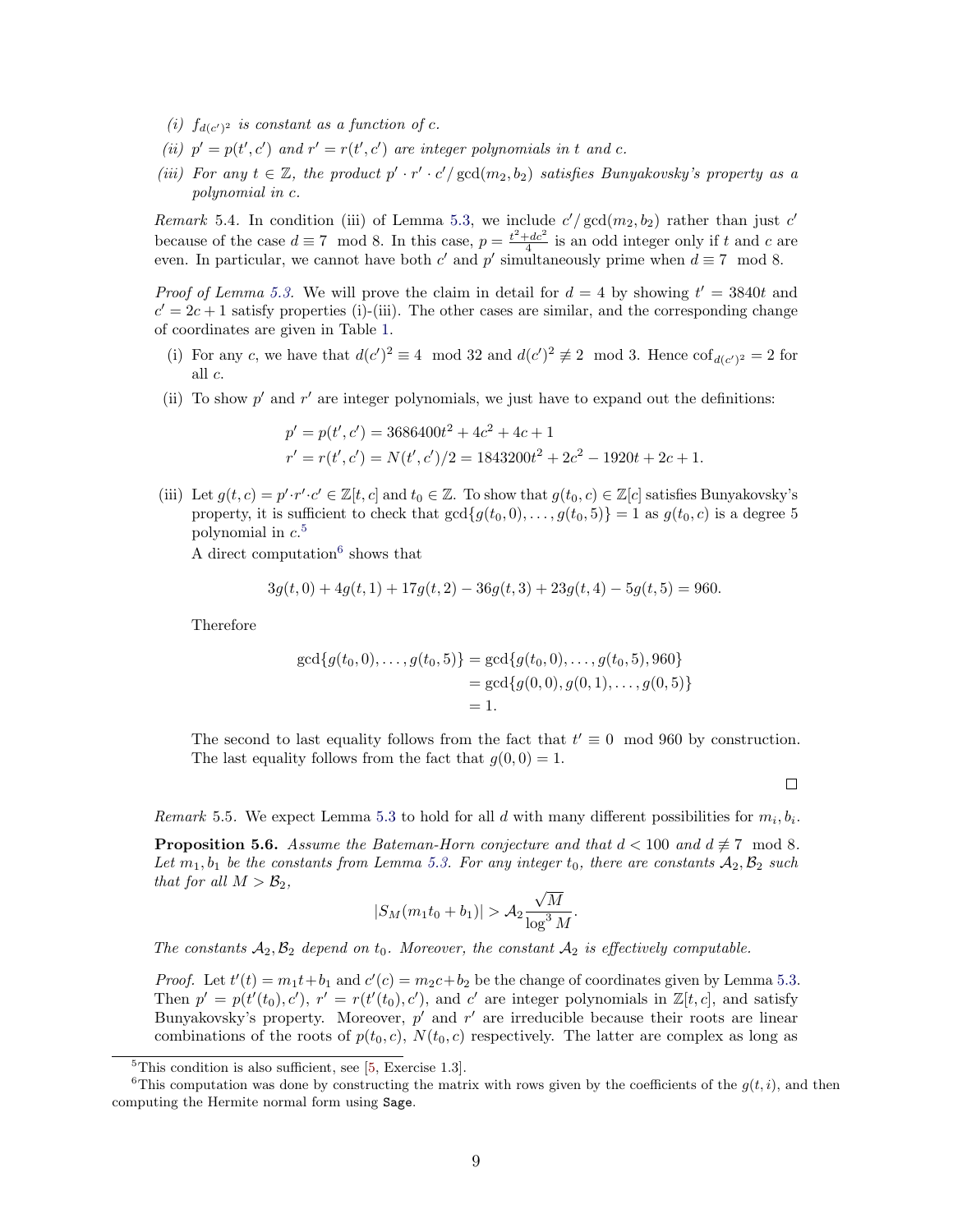<span id="page-9-0"></span>

| $\overline{d}$ | t'                  | c'          |
|----------------|---------------------|-------------|
| 3              | $2160 t + 1$        | $2c +$<br>1 |
| $\overline{4}$ | 3840 t              | $2c+1$      |
| $\overline{7}$ | $94080 t + 10$      | 4c          |
| 8              | $46080 t + 6$       | $6\ c+1$    |
| 11             | $87120 t + 15$      | $6c+1$      |
| 15             | $432000 t + 34$     | 4c          |
| 19             | $86640 t + 1$       | $2c+1$      |
| 20             | $288000 t + 24$     | $6\ c+1$    |
| 23             | $82270080 t + 10$   | 12c         |
| 24             | $138240 t + 10$     | $2c+1$      |
| 31             | $1845120 t + 10$    | 4c          |
| 35             | $882000 t + 3$      | $6\ c+1$    |
| 39             | $2920320 t + 10$    | 4c          |
| 40             | $384000 t + 6$      | $2c+1$      |
| 43             | $443760 t + 1$      | $2c+1$      |
| 47             | $343543680 t + 10$  | $12\ c$     |
| 51             | $624240 t + 1$      | $2c+1$      |
| 52             | 648960 $t + 4$      | $2c+1$      |
| 55             | $5808000 t + 18$    | 4c          |
| 56             | $2257920 t + 6$     | $6\ c+1$    |
| 59             | $2506320 t + 15$    | $6\ c+1$    |
| 67             | $1077360 t + 1$     | $2c+1$      |
| 68             | $3329280 t + 12$    | $6\ c+1$    |
| 71             | $783976320 t + 10$  | $12\ c$     |
| 79             | $11982720 t + 10$   | 4c          |
| 83             | $4960080 t + 3$     | $6\ c+1$    |
| 84             | $1693440 t + 40$    | $2c+1$      |
| 87             | $14532480 t + 10$   | 4c          |
| 88             | $1858560 t + 6$     | $2c+1$      |
| 91             | $1987440 t + 1$     | $2c+1$      |
| 95             | $1403568000 t + 34$ | 12c         |

Table 1: Choices of  $t', c'$  in Lemma [5.3](#page-7-0) found using Sage.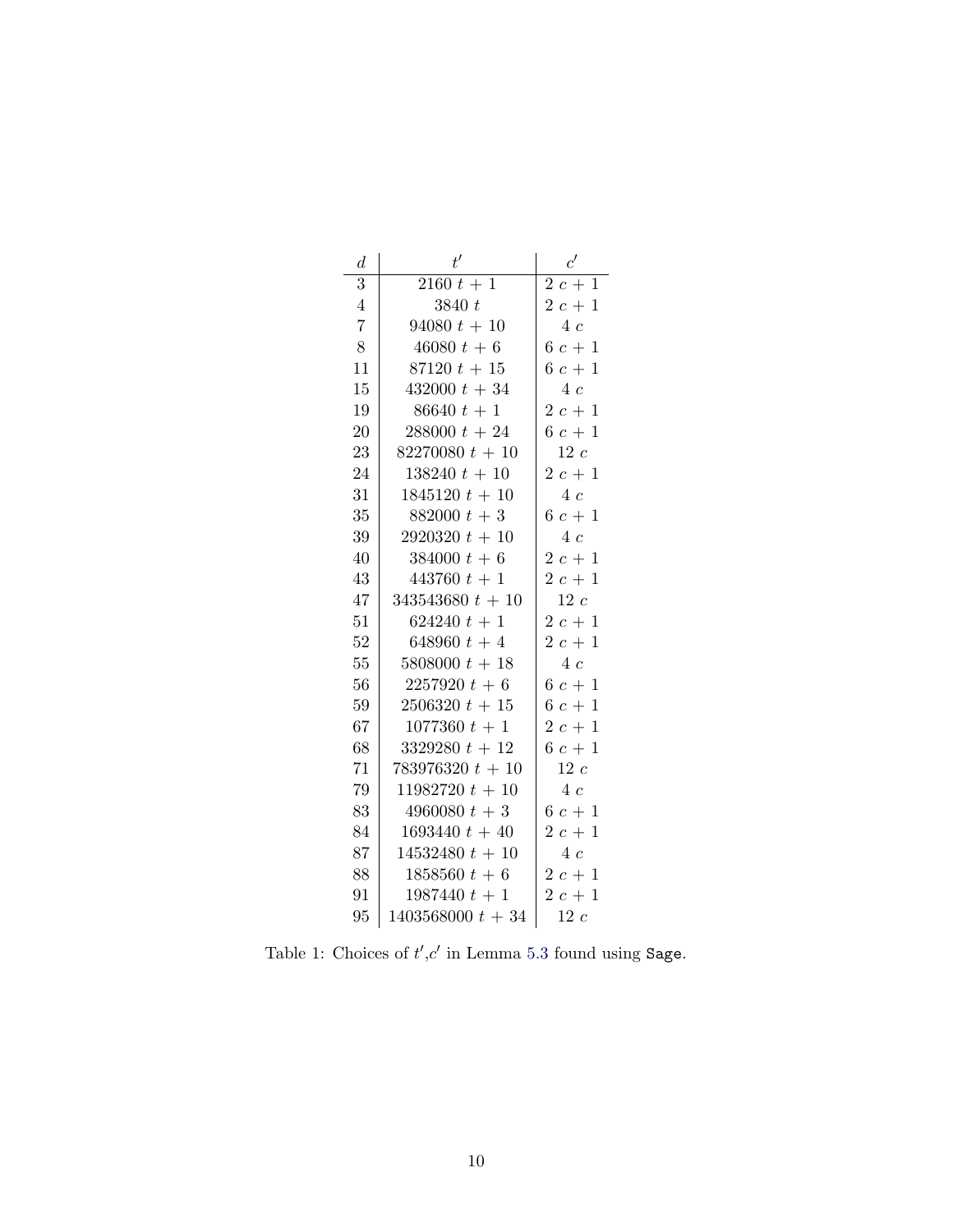$t'(t_0) \neq 0, 2$ . Thus p', r', and c' satisfy the hypothesis of the Bateman-Horn conjecture as polynomials in  $\mathbb{Z}[c]$ .

Let  $S'_M(t_0)$  denote the set of  $c_0$  such that  $c'(c_0) \in S_M(t'(t_0))$ , and

$$
P_{p',r',c'}(\sqrt{M}) = \left\{c_0 \in [1, \sqrt{M}] : p'(c_0), r'(c_0), \text{ and } c'(c_0) \text{ are prime}\right\}.
$$

By above, we can apply the Bateman-Horn conjecture to the polynomials  $p'$ ,  $r'$ , and  $c'$ . This means that there is a constant  $\mathcal{C}$ , depending on the polynomials  $p'$ ,  $r'$ , and  $c'$  (which depend only on  $d$  and  $t_0$ ), such that √

$$
\Big| P_{p',r',c'}(\sqrt{M}) \Big| \sim \mathcal{C} \frac{\sqrt{M}}{\log^3 \sqrt{M}}.
$$

Notice that  $S'_{M}(t_0) = P_{p',r',c'}(t)$ √  $M) \cap J($  $\sqrt{M}$ ) where  $J(M) = \left[\frac{1}{m_1}\left(\frac{1}{2}\right)\right]$ √  $\overline{M} - b_1$ ),  $\frac{1}{m_1}$ ( √  $[M - b_1)].$ We will assume  $M \gg \max\{m_1^2, 16b_1^2\}$  so that

$$
|S'_{M}(t_{0})| = \left| P\left(\frac{1}{m_{1}}\left(\frac{1}{2}\sqrt{M} - b_{1}\right)\right) \right| - \left| P\left(\frac{1}{m_{1}}\left(\sqrt{M} - b_{1}\right)\right) \right|
$$
  

$$
\sim \mathcal{C} \frac{\frac{1}{m_{1}}\left(\frac{1}{2}\sqrt{M} - b_{1}\right)}{\log^{3} \frac{1}{m_{1}}\left(\frac{1}{2}\sqrt{M} - b_{1}\right)} - \mathcal{C} \frac{\frac{1}{m}(\sqrt{M} - b_{1})}{\log^{3} \frac{1}{m_{1}}\left(\sqrt{M} - b_{1}\right)} \right)
$$
  

$$
\geq \frac{\mathcal{C}}{2m_{1}} \frac{\sqrt{M} - 2b_{1}}{\log^{3} M}
$$
  

$$
> \frac{\mathcal{C}}{4m_{1}} \frac{\sqrt{M}}{\log^{3} M}.
$$

Thus there is some constant  $\mathcal{B}_2$  such that  $|S'_M(t_0)| > \frac{C}{4m_1}$  $\frac{\sqrt{M}}{\log^3 M}$  for all  $M > \mathcal{B}_2$ . Note that the constant  $\mathcal{B}_2$  depends on  $t_0$ . The map  $c_0 \mapsto c'(c_0)$  gives us an inclusion  $S'_M(t_0) \hookrightarrow S_M(t'(t_0))$ . Therefore the inequality in the claim holds with  $A_2 = \frac{C}{4m_1}$ .

It remains to show that the constant  $C$  given in the Bateman-Horn conjecture is computable.<sup>[7](#page-10-0)</sup> Let

$$
g_1 = t_0^2 + dc^2
$$
,  $g_2 = (t_0 - 2)^2 + dc^2$ ,  $g_3 = c$ , and  $G = g_1 \cdot g_2 \cdot g_3$ .

Define  $\omega_i(p)$  to be the number of roots of  $g_i \mod p$  and  $\omega(p)$  to be the number of roots of G mod p. Then G differs from  $p' \cdot r' \cdot c'$  by a linear change of coordinates and scaling. It follows that the constant  $C$  differs from the product

$$
C_2 = \prod_{p \ge 5} \frac{1 - \omega(p)/p}{(1 - 1/p)^3}
$$

in at most a finite number of factors. So it is sufficient to show  $C_2$  is computable. Notice that for any prime  $p \geq 5$ :

$$
g_1(c) \equiv g_2(c) \equiv 0 \mod p \quad \Rightarrow \quad p \mid t_0 + 2,
$$
  
\n
$$
g_1(c) \equiv g_3(c) \equiv 0 \mod p \quad \Rightarrow \quad p \mid t_0,
$$
  
\n
$$
g_2(c) \equiv g_3(c) \equiv 0 \mod p \quad \Rightarrow \quad p \mid t_0 - 2.
$$

Let S denote the set of primes dividing  $6dt_0(t_0 - 2)(t_0 + 2)$ . Then for any prime  $p \notin S$ ,

$$
\omega(p) = \omega_1(p) + \omega_2(p) + \omega_3(p).
$$

<span id="page-10-0"></span><sup>&</sup>lt;sup>7</sup>The proof of convergence for the constant in the Bateman-Horn conjecture only relies on the Chebotarev density theorem. Hence by using an effective version [\[23\]](#page-17-18), one can show that the constant is always effectively computable. However, we present this more direct proof which offers a more concrete picture of the constant.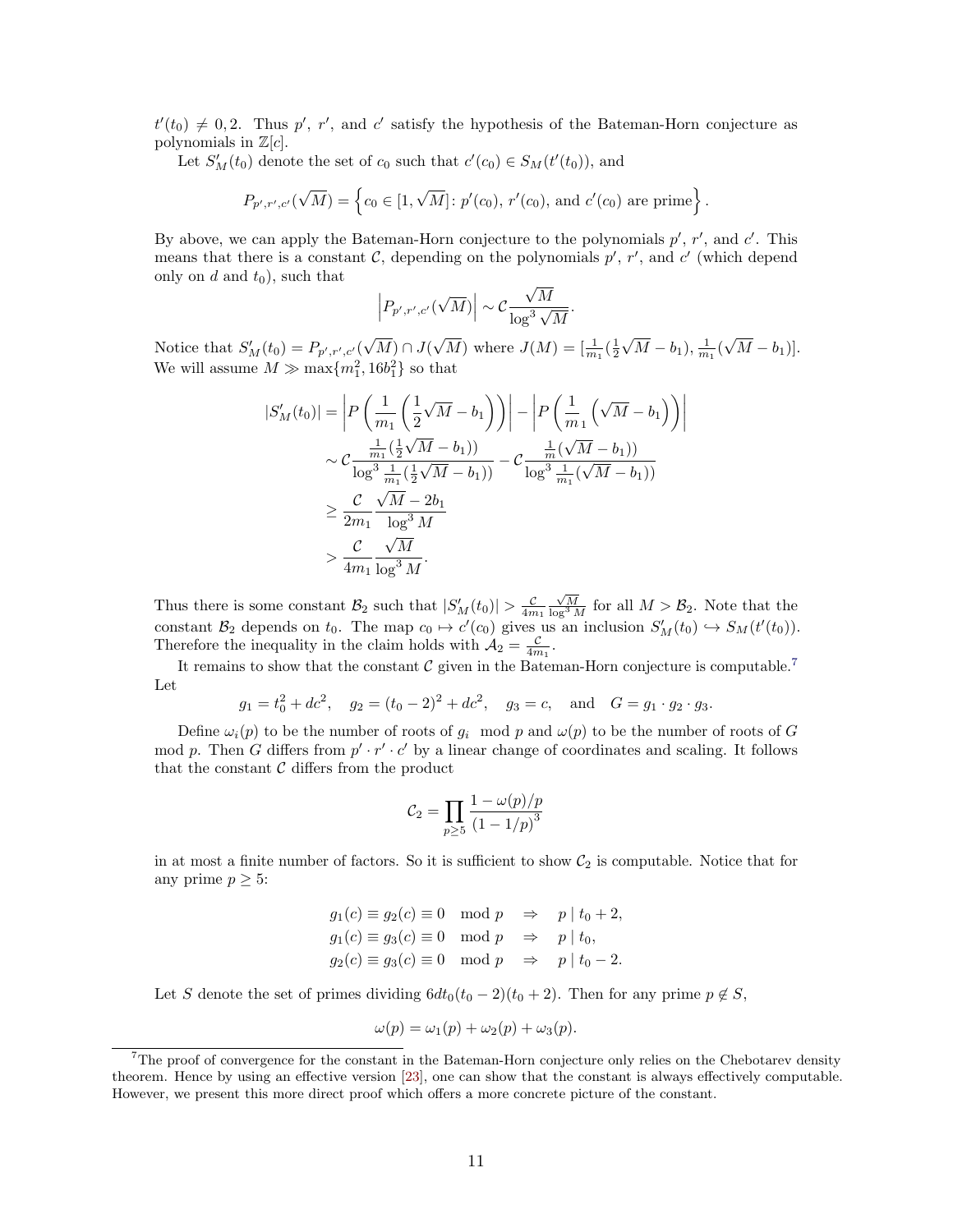Let  $\chi(p) = 1$  if  $-d$  is a square mod p and  $-1$  otherwise. Then one can show that for any  $p \notin S$ we have that

$$
\omega_1(p) = \omega_2(p) = \chi(p) + 1
$$

therefore

$$
\omega(p) = 2(\chi(p) + 1) + 1.
$$

Note that the product

$$
\prod_{p} \frac{1 - (2(\chi(p) + 1) + 1)/p}{(1 - 1/p)^3} = C_3 \prod_{p} \left(1 - \frac{\chi(p)}{p}\right)^2
$$

where  $C_3$  is an effectively computable constant. By Dirichlet's analytic formula,

$$
\prod_p \left(1-\frac{\chi(p)}{p}\right)^2 = \left(\frac{k\sqrt{d}}{2\pi h}\right)^2
$$

where k, h are the number of roots of unity and class number of  $\mathbb{Q}(\sqrt{\mathbb{Q}})$  $-d$ ) respectively.

 $\Box$ 

<span id="page-11-0"></span>**Theorem 5.7.** Assume the Bateman-Horn conjecture and that  $d < 100$ , and suppose  $d \neq 7$ mod 8. Let  $m_1, b_1$  be the constants from Lemma [5.3,](#page-7-0) which depend only on d. For any fixed integer  $t_0$ , there are constants  $\mathcal{A}_3, \mathcal{B}_3$  such that the probability that  $c \in S_{M,K}(m_1t_0 + b_1)$  given that  $c \in S_M(m_1t_0 + b_1)$  is bounded above by

$$
\mathcal{A}_3 \frac{K^2 \log^4 M}{\sqrt{M}}
$$

for all  $M > B_3$ . The constant  $A_3$  is computable.

*Proof.* We have to bound  $\frac{S_{M,K}(m_1t_0+b_1)}{S_M(m_1t_0+b_1)}$  above. This follows immediately from the previous propositions. Proposition [5.2](#page-7-1) gives an upper bound for  $S_{M,K}(m_1t_0 + b_1)$ , and Proposition [5.6](#page-8-2) gives a lower bound for  $S_M(m_1t_0 + b_1)$ .  $\Box$ 

**Warning 5.8.** We do not have a computable upper bound for the constant  $\mathcal{B}_3$ .

#### 5.3 Proof of the Theorem [1.2](#page-1-0)

We can now prove Theorem [1.2](#page-1-0) using a modified version of Algorithm [1.](#page-5-2) In order to apply Theorem [5.7,](#page-11-0) we need to modify Algorithm [1](#page-5-2) so that  $t$  lies in an interval independent of the input bound M.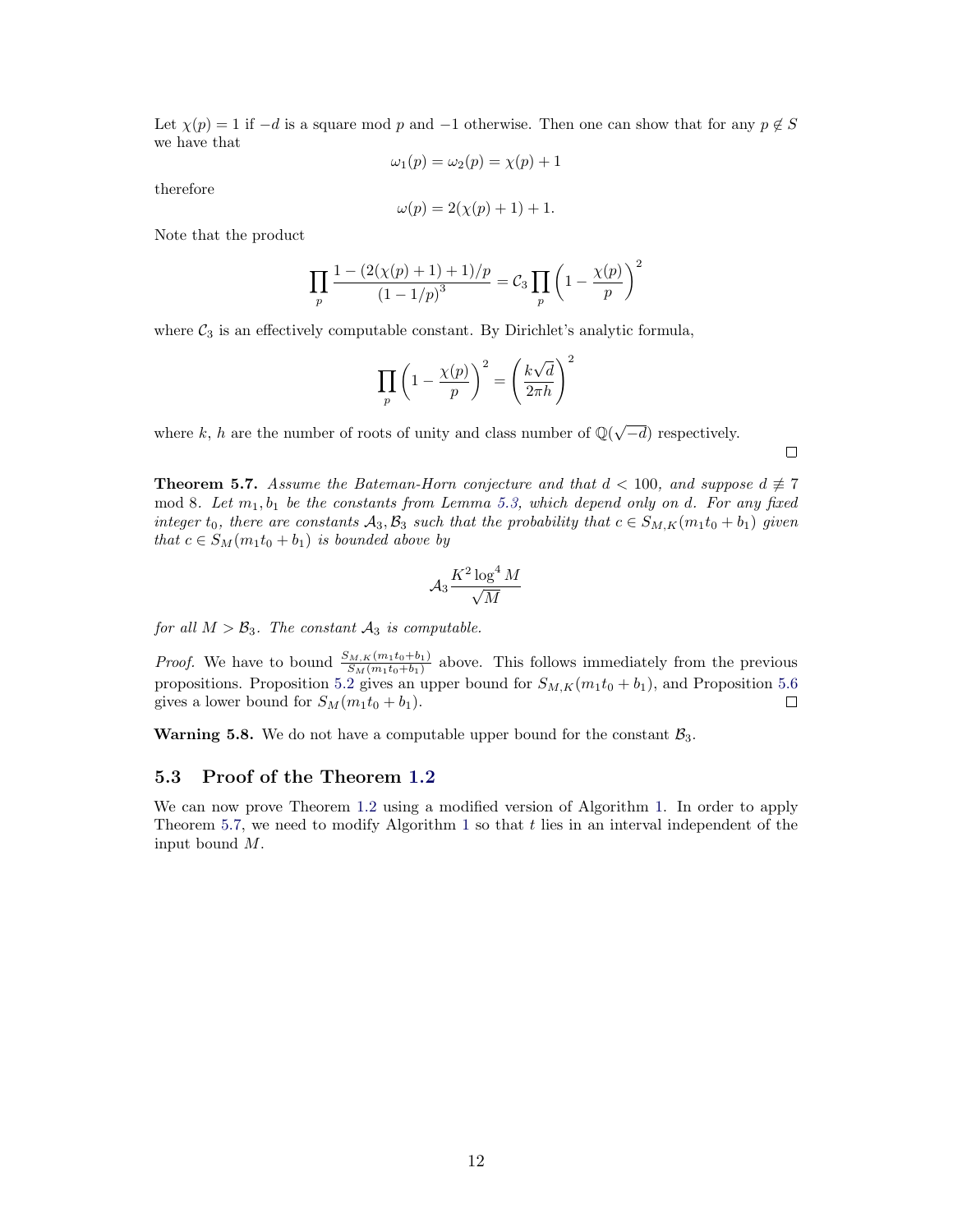### <span id="page-12-1"></span>Algorithm 2 Isolated Curve

Input: positive integer M

- **Output:** isolated (with gap  $\sqrt{p/50 100}$  and set-size 8) elliptic curve defined over  $\mathbb{F}_p$  with  $M/2 \leq p \leq M$ .
- 1:  $-d \leftarrow$  fundamental discriminant such that  $1 \le d \le 100$  and  $d \not\equiv 7 \mod 8$
- 2:  $m_1, b_1, m_2, b_2 \leftarrow$  constants from Lemma [5.3](#page-7-0)
- 3:  $t \leftarrow$  integer such that  $3 \le t \le 100$  and  $t \equiv b_1 \mod m_1$
- 4: repeat steps 5-7
- 5:  $c \leftarrow \text{random integer in } \left[ \sqrt{\frac{(2M t^2)}{d}}, \sqrt{\frac{(4M t^2)}{d}} \right] \text{ with } c \equiv b_2$  $\mod m_2$ 6:  $p \leftarrow \frac{t^2 + dc^2}{4}$ 4 7:  $N \leftarrow p + 1 - t$ 8: **until** p, c, and  $N/\text{cof}(dc^2)$  are prime 8: **until** p, c, and *I*V/cot(*ac*<sup>-</sup>) are prime<br>9: *j* ← root of the Hilbert class polynomial for  $\mathbb{Q}(\sqrt{\ }$  $(-d) \mod p$ 10:  $E \leftarrow$  elliptic curve over  $\mathbb{F}_p$  with  $j(E) = j$  and  $|E(\mathbb{F}_p)| = N$ 11: return  $E$

Proof of Theorem [1.2.](#page-1-0) We will show that Algorithm [2](#page-12-1) satisfies the claims in Theorem 1.2.

By the Bateman-Horn conjecture and Lemma [5.3,](#page-7-0) for any fixed  $d, t$  as chosen in the algorithm, the number of possible values of  $c \leq \sqrt{M}$  such that  $p, c, N/\text{cof}(dc^2)$  are simultaneously prime, is  $\Omega(\sqrt{M}/\log^3 M)$ . Because there is a finite number of possibilities for t, d, which are independent of  $M$ , this implies that the expected number of iterations of the main loop of Algorithm [2](#page-12-1) is  $O(\log^3 M).$ 

The probability that the embedding degree of the returned curve is less than  $\log^2 p$  follows from Theorem [5.7](#page-11-0) using  $K = \log^2 M$ . Note that here we are using that t, d are bounded independently of  $M$ , in order to average the result of Theorem [5.7](#page-11-0) for all values of  $t$  in the interval [3, 100].

The resulting curve E has N points, where  $N = r \cdot \text{cof}(dc^2)$  and r is prime. Recall that  $\cot(dc^2)$  | 24 by definition (see Equation [3\)](#page-5-4). Also, E is isolated with gap c and set-size 8 because c is prime, and the bound  $d \leq 100$  implies that the class number of  $\mathbb{Q}(\sqrt{-d})$  is at most 8. The lower bound  $c \geq \sqrt{p/50 - 100}$  follows from a straightforward computation.  $\Box$ 

Remark 5.9. The bound on t in Algorithm [2](#page-12-1) is mostly arbitrary. It is important that the upper bound on |t| is independent of M. The lower bound  $t \geq 3$  is for the same reason as the restriction on t in Algorithm [1.](#page-5-2)

# <span id="page-12-0"></span>6 Extending the Results

The goal of this section is to discuss the following issues with Theorem [1.2:](#page-1-0)

- The algorithm used in the proof (Algorithm [2\)](#page-12-1) places a restriction on  $t$ , limiting the amount of randomness in the selection of an isolated curve.
- It does not give a computable bound lower bound for what "sufficiently large" is.

Recall that the main idea of both Algorithm [1](#page-5-2) and Algorithm [2](#page-12-1) is to search for integers  $t, c$ such that three functions  $(p(t, c), r(t, c))$  and c) are simultaneously prime. Algorithm [2](#page-12-1) imposes a restriction on t that allowed us to reduce to the one variable case and apply the Bateman-Horn conjecture. We expect that the restriction on  $t$  is unnecessary, and that the following properties hold:

(i) The expected number integers t, c sampled in Algorithm [1](#page-5-2) is  $O(\log^3 M)$ .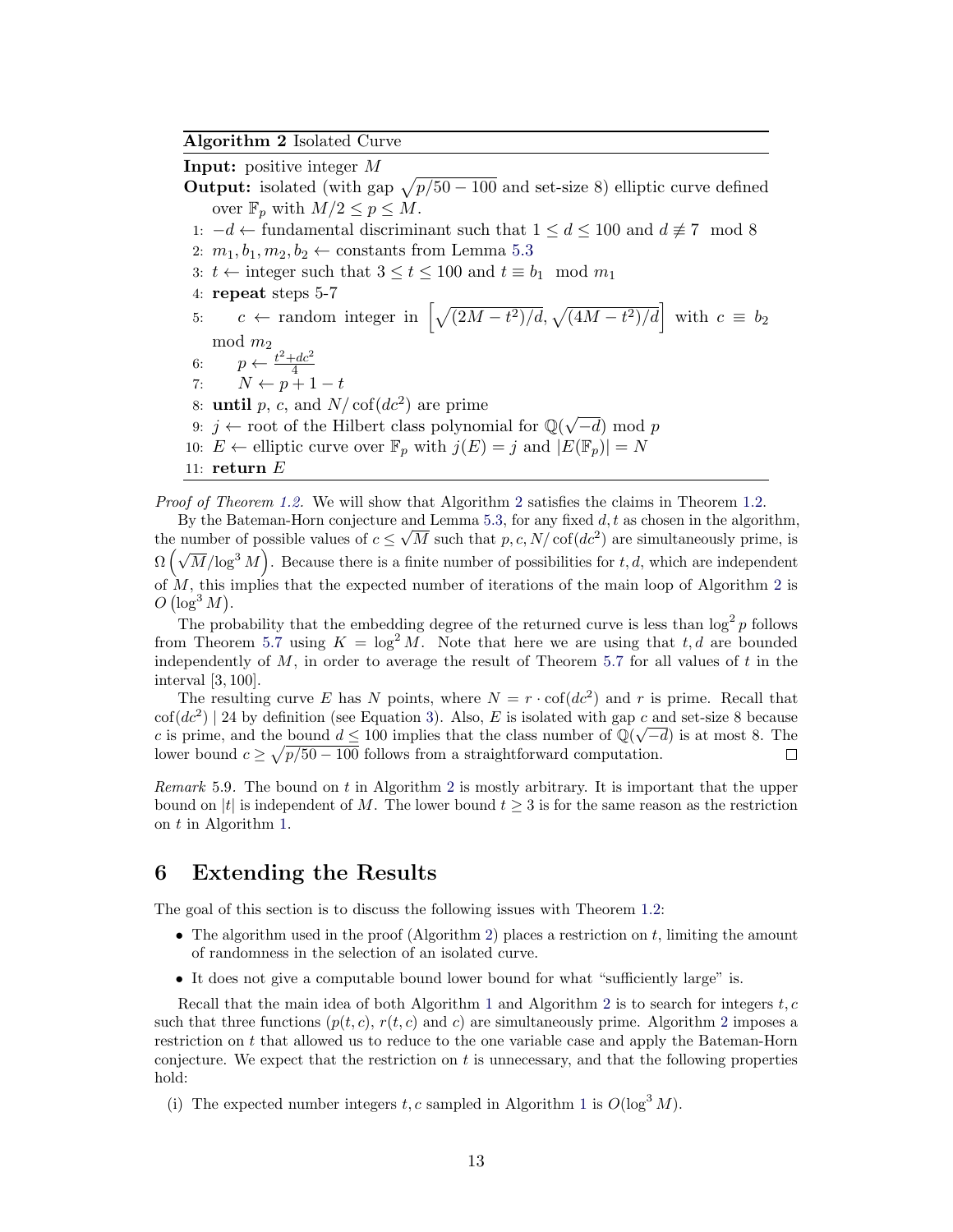- (ii) The probability that a curve returned by Algorithm [1](#page-5-2) has an embedding degree  $\langle \log^2 M$ is  $O\left(\frac{\log^8 M}{\sqrt{M}}\right)$  $\frac{8 M}{M}$ .
- (iii) The implied constants in these estimates are computable.

In the notation of Section [5,](#page-6-0) all three properties reduce to giving computable bounds for  $S_M$  and  $S_{M,K}$ . Recall that the expected number of iterations of the main loop of Algorithm [1](#page-5-2) is roughly  $\frac{|S_M|}{M}$  and the probability of an embedding degree less than K is about  $\frac{|S_{M,K}|}{|S_M|}$ . For Theorem [1.2,](#page-1-0) we fixed t and gave bounds for  $S_{M,K}(t)$  and  $S_M(t)$  in Proposition [5.2](#page-7-1) and Proposition [5.6](#page-8-2) respectively. We would like to extend those bounds to  $S_{M,K}$  and  $S_M$ .

<span id="page-13-0"></span>**Proposition 6.1.** There is a computable constant  $A_4$  such that for any positive integers M and K, √

$$
|S_{M,K}| \leq A_4 K^2 \sqrt{M} \log M.
$$

*Proof.* By definition  $|S_{M,K}| \leq \sum_{t=1}^{\sqrt{M}} |S_{M,K}(t)|$ . Then by Proposition [5.2,](#page-7-1)

$$
|S_{M,K}| \leq \sum_{t=1}^{\sqrt{M}} \mathcal{A}_1 K^2 \log t \leq \mathcal{A}_1 K^2 \sqrt{M} \log \sqrt{M},
$$

where  $A_1$  is the constant from Proposition [5.2.](#page-7-1) Hence we may take  $A_4 = \frac{A_1}{2}$ .

 $\Box$ 

**Problem.** Find a computable number  $A_5$ , depending only on the fundamental discriminant d, such that for any positive integer  $M$ ,

$$
|S_M| > \mathcal{A}_5 \frac{M}{\log^3 M}.
$$

Remark [6](#page-13-0).2. A solution to Problem 6 would be useless in practice if  $A_5$  is too small (e.g.  $2^{-100}$ ). Hence we implicitly require that  $A_5$  lies within a reasonable range, such as  $A_5 > 2^{-20}$ .

#### 6.1 An Alternative Conjecture

Even under the Bateman-Horn conjecture we are unable to solve Problem [6.](#page-13-0) This is because the Bateman-Horn conjecture only gives an asymptotic formula; it does not provide information about the error term.[8](#page-13-1) However, there is another natural conjecture one may consider related to the Bateman-Horn conjecture.

<span id="page-13-2"></span>**Conjecture 6.3.** Let  $f_1, \ldots, f_k \in \mathbb{Z}[x, y]$  be such that every  $f_i$  is irreducible and  $\gcd_{a, b \in \mathbb{Z}} \prod f_i(a, b) =$ 1. Let  $P_{f_1,...,f_k}(N)$  denote the number of pairs a, b such that  $0 \le a, b \le N$  and  $f_1(a,b),...,f_k(a,b)$ are simultaneously prime. Then for any  $N_0 > 0$ , there exists a computable constant C (depending on  $N_0$  and the  $f_i$ ) such that

$$
P_{f_1,\dots,f_k}(N) > C \frac{N^2}{\log^k N} \qquad \text{for all } N > N_0.
$$

Remark 6.4. As stated, the constant C in Conjecture [6.3](#page-13-2) depends on  $N_0$ . We could have equivalently stated the conjecture with  $C$  independent of  $N_0$ . However, in practice we usually avoid small values of N.

Recall that before the prime number theorem was proven, Chebyshev showed that  $\pi(N) \geq$  $\frac{\log 2}{2} \frac{N}{\log N}$  for all  $N \geq 2$  [\[34,](#page-17-9) Thm. 5.3]. In a way, Conjecture [6.3](#page-13-2) is to the Bateman-Horn conjecture as Chebyshev's inequality is to the prime number theorem. Conjecture [6.3](#page-13-2) is weaker than the Bateman-Horn conjecture in the sense that it only asks for a lower bound, not an asymptotic formula. In fact, Conjecture [6.3](#page-13-2) would follow from the Bateman-Horn conjecture if it had included a clause about the error term.

<span id="page-13-1"></span><sup>8</sup>We do know that any error bound would necessarily depend on the polynomials by [\[13,](#page-16-10) Thm. 1].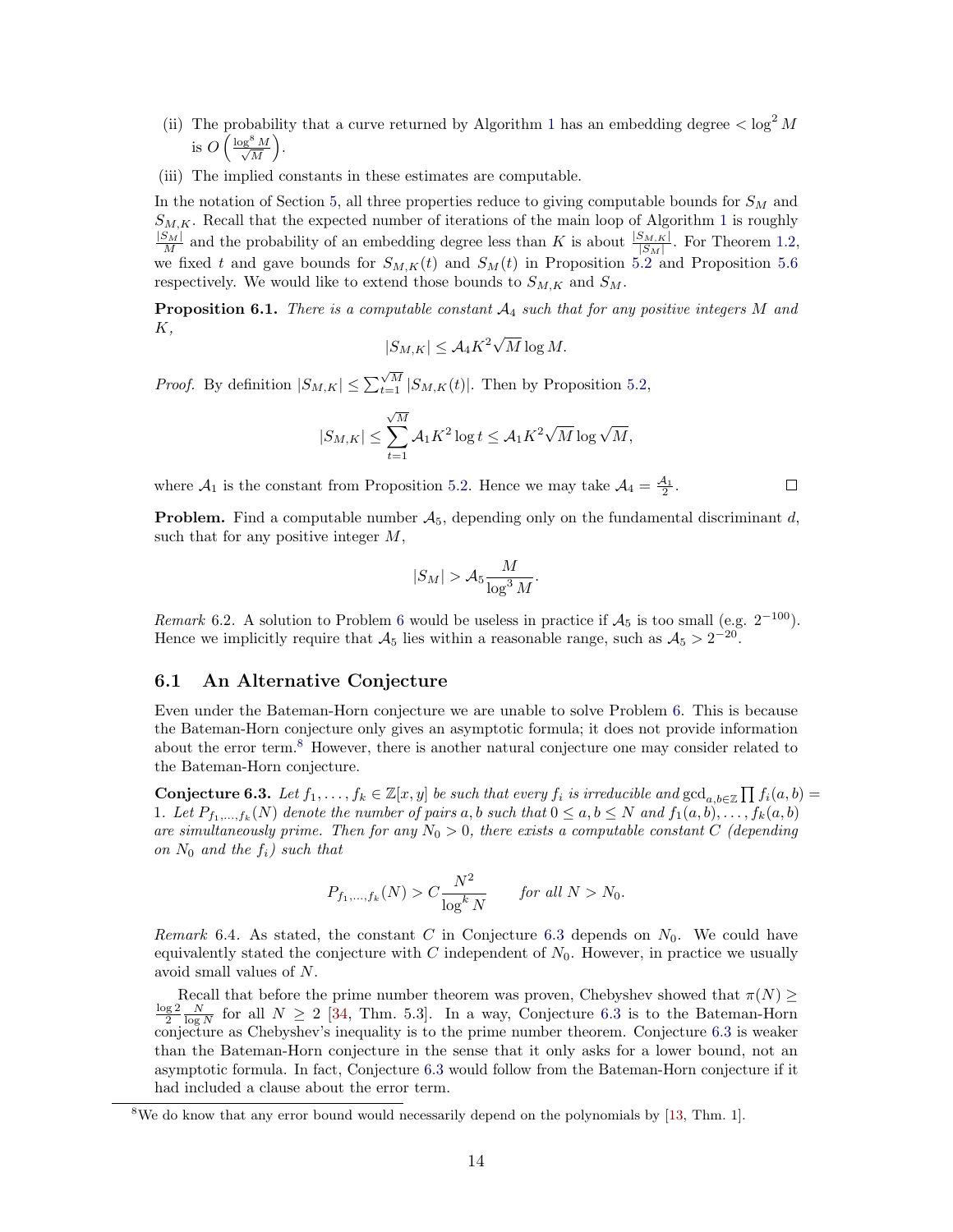### 6.2 Heuristic Evidence

The same heuristics used to justify the Bateman-Horn conjecture suggest that  $P_{f_1,...,f_k}$  in Conjecture [6.3](#page-13-2) has the right order of magnitude. Let  $f(x, y) \in \mathbb{Z}[x, y]$  such that  $\gcd_{x, y \in \mathbb{Z}} f(x, y) =$ 1. If we pretend that  $f(x, y)$  acts like a random number, then the probability that  $f(x, y)$  is prime should be roughly  $\frac{1}{\log |f(x,y)|}$ . If x, y are chosen independently from a uniform distribution on [0, N], then the probability that  $f(x, y)$  is prime should be roughly  $\frac{1}{d \log N}$  where d is the degree of  $f$  (i.e. the highest total degree of any monomial in  $f$ ). Given multiple polynomials  $f_1, \ldots, f_k$  satisfying the hypothesis in Conjecture [6.3,](#page-13-2) we expect that the probability that they are simultaneously prime is the product of the probabilities for each  $f_i$ , up to some constant correction factor. This suggests that  $P_{f_1,...,f_k} = \Theta\left(\frac{N^2}{\log^k N}\right)$ , but gives no insight into the constants.

### 6.3 Theoretical Evidence

Conjecture [6.3](#page-13-2) also differs from the Bateman-Horn conjecture in that it applies to polynomials in two variables. There are many cases where the conjecture can be proven. For example, we can apply the prime number theorem for quadratic fields to estimate how often certain quadratic forms are prime [\[15,](#page-17-19) Thm. 21.1]. The Friedlander-Iwaniec theorem [\[14\]](#page-17-20) gives an asymptotic density of primes of the form  $x^2 + y^4$ . More recently considered were pairs x, y such that  $x^2 - xy + y^2$  and  $2x - y$  are both prime [\[29\]](#page-17-21). One the examples closest to Problem [6](#page-13-0) is the following result of Fouvry and Iwaniec.

<span id="page-14-0"></span>**Theorem 6.5** (Fouvry and Iwaniec [\[15,](#page-17-19) Thm. 20.3], [\[11\]](#page-16-11)). Let  $\Lambda$  be the von Mangoldt function defined by

$$
\Lambda(n) = \begin{cases} \log p & \text{if } n = p^k \text{ for some prime } p \\ 0 & \text{otherwise.} \end{cases}
$$

Then

$$
\sum_{x^2 + y^2 \le N} \Lambda(x)\Lambda(x^2 + y^2) = \frac{\pi H}{4}N + O\left(\frac{N}{\log^{1/4} N}\right)
$$

where the sum is over positive integer,  $H = \prod_p \left(1 - \frac{\chi(p)}{p-1}\right)$  $\frac{\chi(p)}{p-1}$ , and

$$
\chi(p) = \begin{cases} 1 & p \equiv 1 \mod 4 \\ -1 & p \equiv 3 \mod 3 \\ 0 & p = 2. \end{cases}
$$

**Corollary 6.6.** Let  $P_{x,x^2+y^2}(N)$  denote the number of pairs  $x, y \in [0, N]$  such that x and  $x^2+y^2$ are simultaneously prime. Then

$$
P_{x,x^2+y^2}(N) = \Omega\left(\frac{N^2}{\log^2 N}\right).
$$

Proof. First notice that

$$
P_{x,x^2+y^2}(N) = \sum_{\substack{x,x^2+y^2 \text{prime} \\ 0 < x,y < N}} 1
$$
  
\n
$$
\geq \sum_{\substack{x,x^2+y^2 \text{prime} \\ 0 < x^2+y^2 < N^2}} 1
$$
  
\n
$$
\geq \sum_{\substack{x,x^2+y^2 \text{prime} \\ 2 \log^2 N}} 1
$$
  
\n
$$
\geq \frac{1}{2 \log^2 N} \sum_{\substack{x,x^2+y^2 \text{prime} \\ 0 < x^2+y^2 < N^2}} \Lambda(x) \Lambda(x^2 + y^2).
$$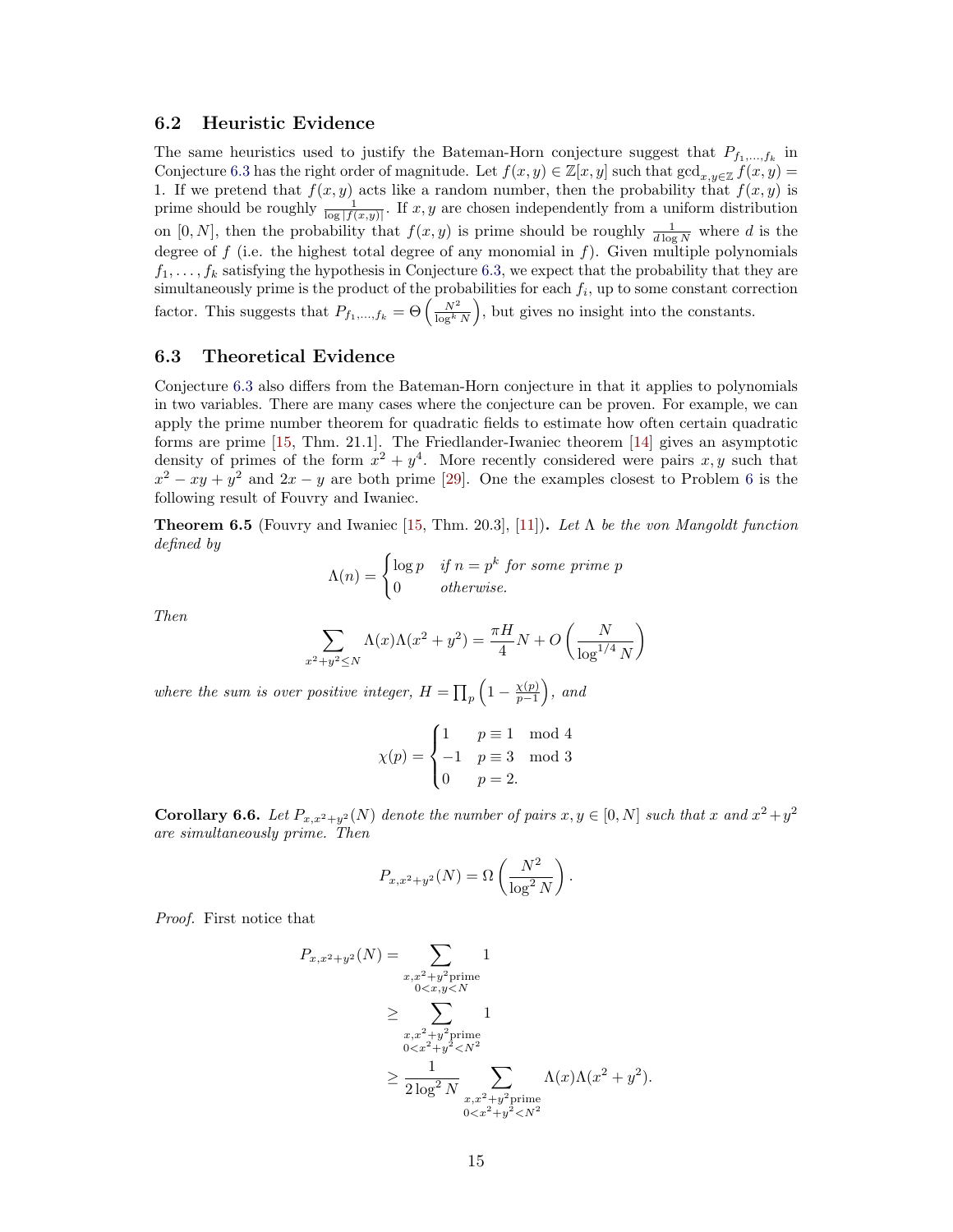The only difference between the last sum and the sum in Theorem [6.5,](#page-14-0) is that the latter includes prime powers. The number of prime powers less than  $N^2$  is bounded above by  $\log(N)\pi(N) < 2N$ . For each prime power  $p^k$  less than N, there are at most  $4(k+1)$  pairs x, y such that  $x^2 + y^2 = p^k$ . This is because there are at most  $k+1$  ideals in  $\mathbb{Z}[i]$  with norm  $p^k$ , and each has at most 4 distinct generators. Therefore

$$
P_{x,x^2+y^2}(N) \ge \frac{1}{2\log^2 N} \sum_{x^2+y^2 \le N^2} \Lambda(x)\Lambda(x^2+y^2) - \frac{4N}{\log N}.
$$

 $\Box$ 

The claim now follows from Theorem [6.5.](#page-14-0)

If we restrict to even values of t, then for  $d = 4$  we have that  $p(t, c) = \left(\frac{t}{2}\right)^2 + c^2$ . Hence the corollary above implies that for  $d = 4$  we have

$$
\# \left\{ t, c \colon p = \frac{t^2 + dc^2}{4} \text{ and } c \text{ are prime and } p \le M \right\} = \Omega \left( \frac{M}{\log^2 M} \right).
$$

This agrees with our heuristics because we have two polynomials and the probability both are prime is roughly  $\frac{1}{\log^2 M}$  when choosing t, c randomly in  $[0, \sqrt{M}]$ . We expect the same principal term for other values of d. Furthermore, adding the requirement that  $r(t, c)$  is prime should change the principle term by a factor of  $\frac{1}{\log M}$ . It is unclear if the methods used in the proof of Theorem [6.5](#page-14-0) could extend to cover pairs  $t, c$  such that all three functions p, r, and c are all simultaneously prime.

### <span id="page-15-0"></span>6.4 Numerical Evidence

We implemented Algorithm [1](#page-5-2) with  $d = 4$  using a few modifications for efficiency, such as only choosing odd values of c and even values of t. For a few values of  $M$ , we counted the number of iterations the main loop ran until the algorithm returned. Equivalently, this is the number of pairs  $t, c$  chosen at random until p, r, and c were simultaneously prime. The number of iterations was always below  $\log^3 M$  as shown in Figure [1.](#page-16-12)

We also computed the embedding degree of a curve returned by Algorithm [1](#page-5-2) with  $M = 2^{98}$ . In 10000 runs we observed 0 curves with embedding degree  $\langle \log^2(M) \rangle$ . This should be compared with the bound  $\frac{\log^8(M)}{\sqrt{M}} \approx 0.80527$ .

# 7 Conclusion

We acknowledge that a solution to Problem [6](#page-13-0) may not be as mathematically interesting as proving an asymptotic formula with an optimal error bound for a generalized, two variable Bateman-Horn conjecture. However, a solution to Problem [6](#page-13-0) would be enough to:

- (i) Prove the efficiency of an algorithm to generate an isolated curve with large embedding degree.
- (ii) Prove that the space of isolated curves is large enough to provide sufficient randomness in parameter selection.

These facts are enough to show that isolated curves provide cryptosystems resistant to the isogeny based attacks described in the introduction.

### <span id="page-15-1"></span>References

[1] R. Balasubramanian and N. Koblitz. The improbability that an elliptic curve has subexponential discrete log problem under the Menezes-Okamoto-Vanstone algorithm. J. Cryptology, 11(2):141–145, 1998.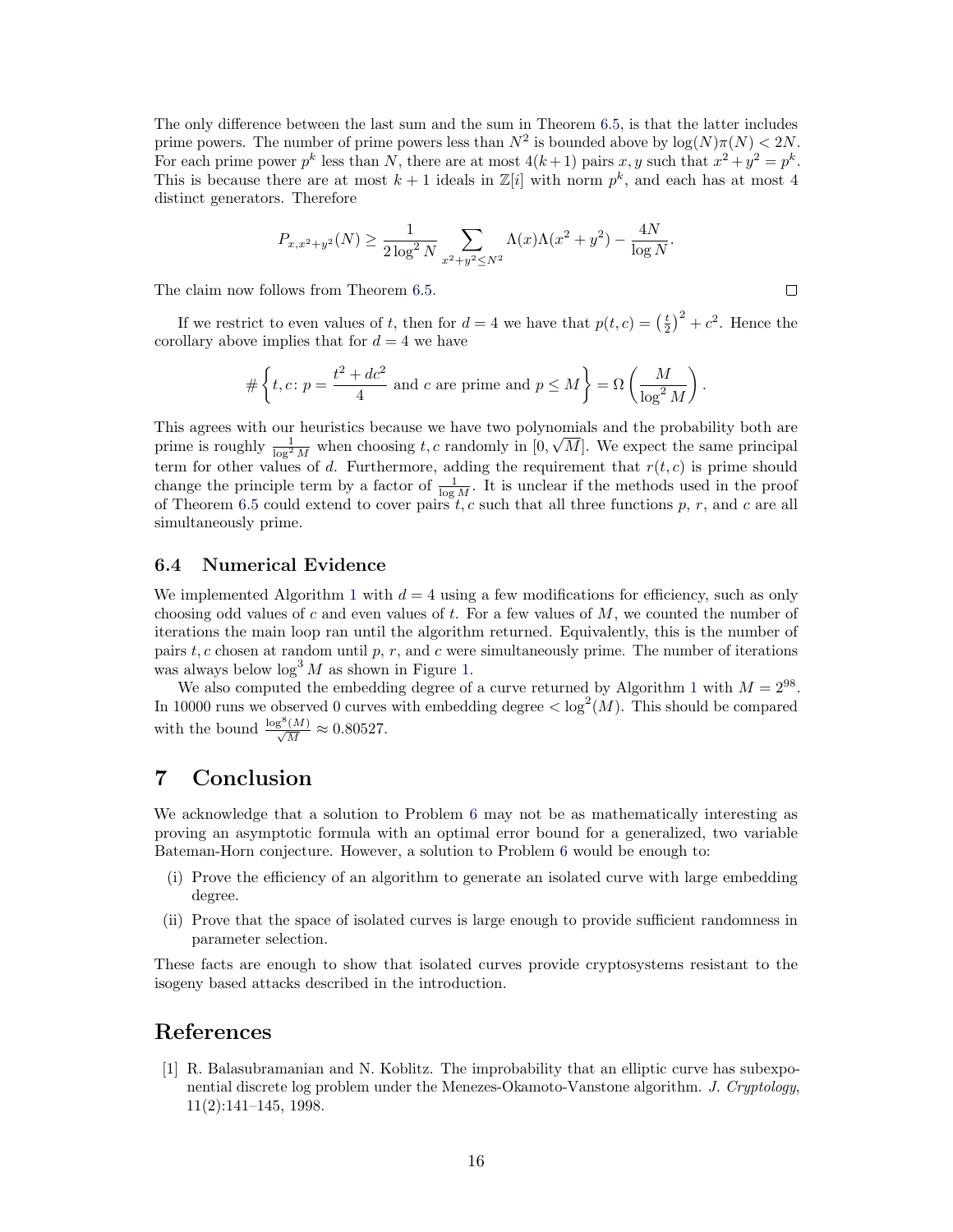<span id="page-16-12"></span>

Figure [1](#page-5-2): Comparing the observed number of samples of t, c used in Algorithm 1 with  $\log^3 M$  for various values of M.

- <span id="page-16-2"></span>[2] P. T. Bateman and R. A. Horn. A heuristic asymptotic formula concerning the distribution of prime numbers. Math. Comp., 16:363–367, 1962.
- <span id="page-16-6"></span>[3] R. Bröker, D. Charles, and K. Lauter. Evaluating large degree isogenies and applications to pairing based cryptography. In Pairing-based cryptography—Pairing 2008, volume 5209 of LNCS, pages 100–112. Springer, Berlin, 2008.
- <span id="page-16-5"></span>[4] R. Bröker, K. Lauter, and A. V. Sutherland. Modular polynomials via isogeny volcanoes. Math. Comp., 81(278):1201–1231, 2012.
- <span id="page-16-9"></span>[5] P.-J. Cahen and J.-L. Chabert. Integer-valued polynomials, volume 48 of Mathematical Surveys and Monographs. American Mathematical Society, Providence, RI, 1997.
- <span id="page-16-1"></span>[6] H. Cohen. A course in computational algebraic number theory, volume 138 of Graduate Texts in Mathematics. Springer-Verlag, Berlin, 1993.
- <span id="page-16-7"></span>[7] H. Cohen, G. Frey, R. Avanzi, C. Doche, T. Lange, K. Nguyen, and F. Vercauteren, editors. Handbook of elliptic and hyperelliptic curve cryptography. Discrete Mathematics and its Applications (Boca Raton). Chapman & Hall/CRC, Boca Raton, FL, 2006.
- <span id="page-16-8"></span>[8] A. C. Cojocaru and I. E. Shparlinski. On the embedding degree of reductions of an elliptic curve. Inform. Process. Lett., 109(13):652–654, 2009.
- <span id="page-16-0"></span>[9] D. A. Cox. Primes of the form  $x^2+ny^2$ : Fermat, class field theory, and complex multiplication. Pure and Applied Mathematics (Hoboken). John Wiley & Sons, Inc., Hoboken, NJ, second edition, 2013.
- <span id="page-16-3"></span>[10] A. Entin. On the Bateman-Horn conjecture for polynomials over large finite fields.  $ArXiv$ e-prints, Sept. 2014. <http://arxiv.org/abs/1409.0846>.
- <span id="page-16-11"></span>[11] E. Fouvry and H. Iwaniec. Gaussian primes. Acta Arith., 79(3):249–287, 1997.
- <span id="page-16-4"></span>[12] G. Frey, M. Müller, and H.-G. Rück. The Tate pairing and the discrete logarithm applied to elliptic curve cryptosystems. IEEE Trans. Inform. Theory, 45(5):1717-1719, 1999.
- <span id="page-16-10"></span>[13] J. Friedlander and A. Granville. Limitations to the equi-distribution of primes. IV. Proc. Roy. Soc. London Ser. A, 435(1893):197–204, 1991.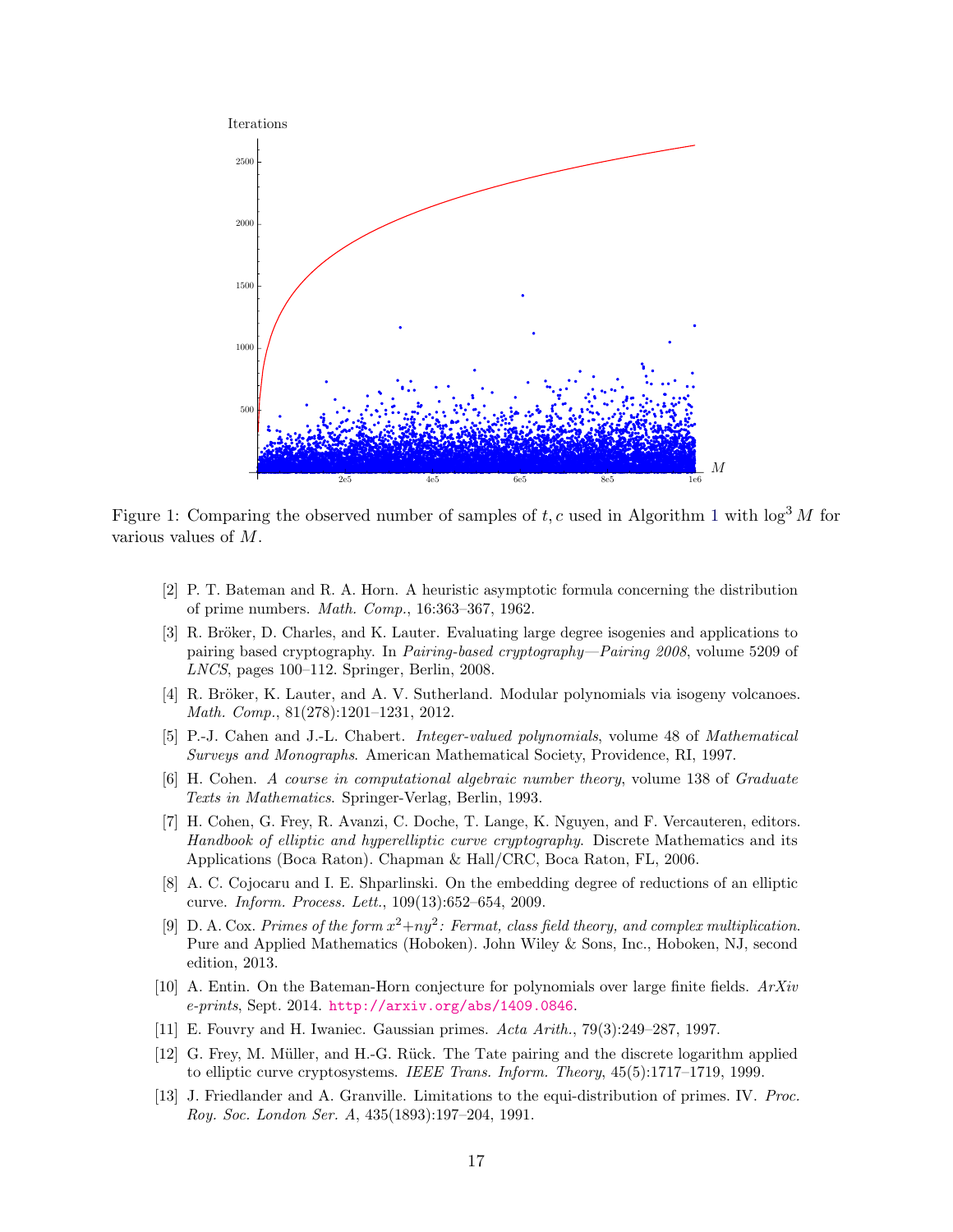- <span id="page-17-20"></span>[14] J. Friedlander and H. Iwaniec. Using a parity-sensitive sieve to count prime values of a polynomial. Proc. Nat. Acad. Sci. U.S.A., 94(4):1054–1058, 1997.
- <span id="page-17-19"></span>[15] J. Friedlander and H. Iwaniec. Opera de cribro, volume 57 of American Mathematical Society Colloquium Publications. American Mathematical Society, Providence, RI, 2010.
- <span id="page-17-8"></span>[16] D. Jao, S. D. Miller, and R. Venkatesan. Do all elliptic curves of the same order have the same difficulty of discrete log? In Advances in cryptology—ASIACRYPT 2005, volume 3788 of LNCS, pages 21–40. Springer, Berlin, 2005.
- <span id="page-17-13"></span>[17] D. Jao, S. D. Miller, and R. Venkatesan. Expander graphs based on GRH with an application to elliptic curve cryptography. J. Number Theory, 129(6):1491–1504, 2009.
- <span id="page-17-14"></span>[18] D. Jao and V. Soukharev. A subexponential algorithm for evaluating large degree isogenies. In Algorithmic number theory, volume 6197 of LNCS, pages 219–233. Springer, Berlin, 2010.
- <span id="page-17-4"></span>[19] J. Katz and Y. Lindell. Introduction to modern cryptography. Chapman & Hall/CRC Cryptography and Network Security. CRC Press, Boca Raton, FL, second edition, 2015.
- <span id="page-17-12"></span>[20] A. H. Koblitz, N. Koblitz, and A. Menezes. Elliptic curve cryptography: the serpentine course of a paradigm shift. J. Number Theory, 131(5):781–814, 2011.
- <span id="page-17-3"></span>[21] N. Koblitz and A. Menezes. The brave new world of bodacious assumptions in cryptography. Notices Amer. Math. Soc., 57(3):357–365, 2010.
- <span id="page-17-11"></span>[22] D. Kohel. Endomorphism rings of elliptic curves over finite fields. PhD thesis, University of California at Berkeley, 1996.
- <span id="page-17-18"></span>[23] J. C. Lagarias and A. M. Odlyzko. Effective versions of the Chebotarev density theorem. pages 409–464, 1977.
- <span id="page-17-17"></span>[24] F. Luca, D. J. Mireles, and I. E. Shparlinski. MOV attack in various subgroups on elliptic curves. Illinois J. Math., 48(3):1041–1052, 2004.
- <span id="page-17-0"></span>[25] A. Menezes and E. Teske. Cryptographic implications of Hess' generalized GHS attack. Appl. Algebra Engrg. Comm. Comput., 16(6):439–460, 2006.
- <span id="page-17-1"></span>[26] A. Menezes, E. Teske, and A. Weng. Weak fields for ECC. In Topics in cryptology—CT-RSA  $2004$ , volume 2964 of *LNCS*, pages 366–386. Springer, Berlin, 2004.
- <span id="page-17-2"></span>[27] A. J. Menezes, T. Okamoto, and S. A. Vanstone. Reducing elliptic curve logarithms to logarithms in a finite field. IEEE Trans. Inform. Theory, 39(5):1639–1646, 1993.
- <span id="page-17-15"></span>[28] S. D. Miller and R. Venkatesan. Spectral analysis of Pollard rho collisions. In Algorithmic number theory, volume 4076 of Lecture Notes in Comput. Sci., pages 573–581. Springer, Berlin, 2006.
- <span id="page-17-21"></span>[29] M. Pandey. On Eisenstein primes. ArXiv e-prints, July 2016. [https://arxiv.org/abs/](https://arxiv.org/abs/1607.00469v1) [1607.00469v1](https://arxiv.org/abs/1607.00469v1).
- [30] J. L. Parish. Rational torsion in complex-multiplication elliptic curves. J. Number Theory, 33(2):257–265, 1989.
- <span id="page-17-16"></span>[31] K. Rubin and A. Silverberg. Choosing the correct elliptic curve in the CM method. Mathematics of Computation, 79(269):545–561, 2010.
- <span id="page-17-5"></span>[32] A. Schinzel and W. Sierpiński. Sur certaines hypothèses concernant les nombres premiers. Acta Arith., 4:185–208; erratum 5 (1958), 259, 1958.
- <span id="page-17-7"></span>[33] R. Schoof. Nonsingular plane cubic curves over finite fields. J. Combin. Theory Ser. A, 46(2):183–211, 1987.
- <span id="page-17-9"></span>[34] V. Shoup. A computational introduction to number theory and algebra. Cambridge University Press, Cambridge, second edition, 2009.
- <span id="page-17-6"></span>[35] J. H. Silverman. The arithmetic of elliptic curves, volume 106 of Graduate Texts in Mathematics. Springer, Dordrecht, second edition, 2009.
- <span id="page-17-10"></span>[36] N. P. Smart. The discrete logarithm problem on elliptic curves of trace one. J. Cryptology, 12(3):193–196, 1999.